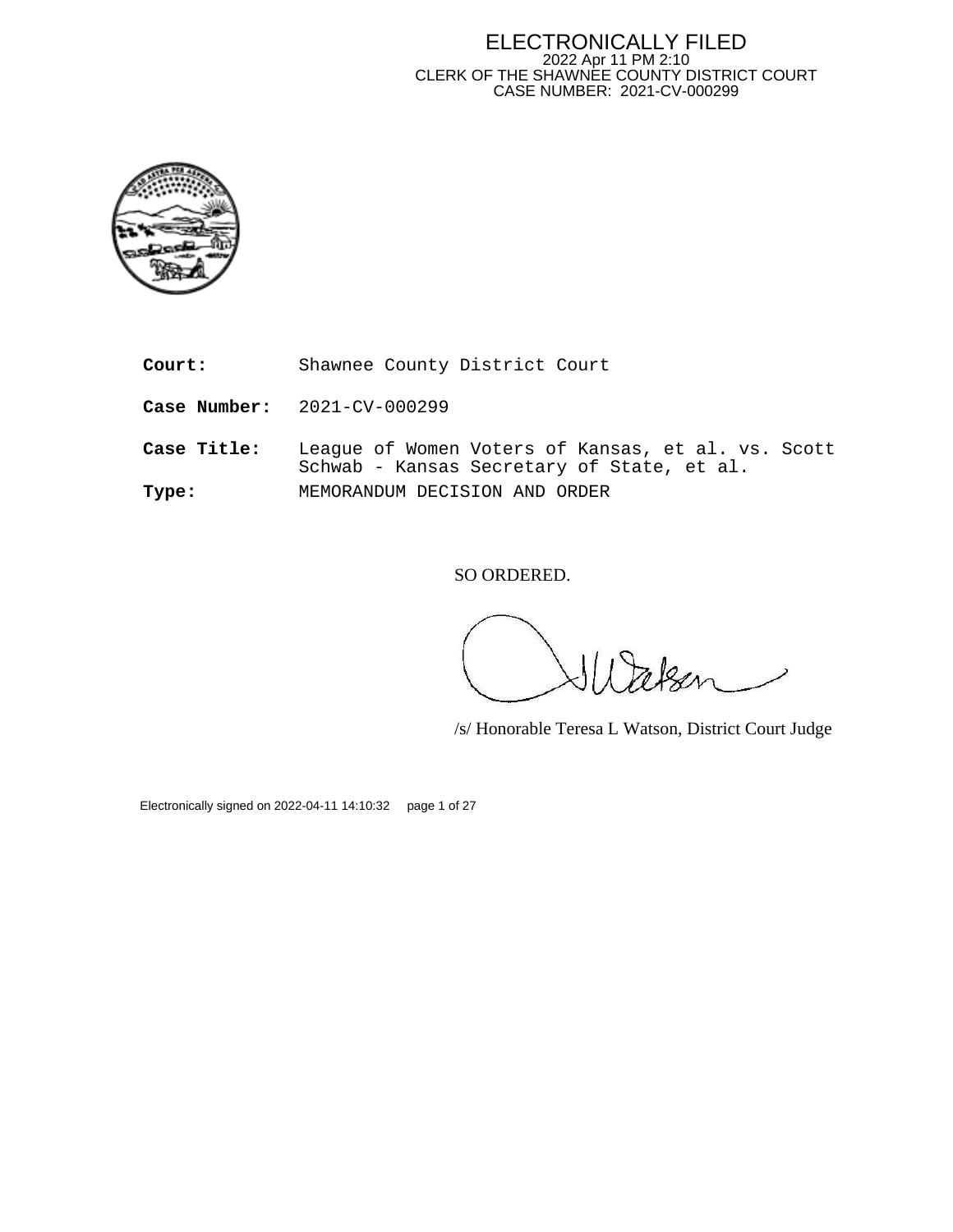# **IN THE DISTRICT COURT OF SHAWNEE COUNTY, KANSAS DIVISION THREE**

LEAGUE OF WOMEN VOTERS OF KANSAS, et al.,

Plaintiffs

2021-CV-299

SCOTT SCHWAB, et al.,

**Defendants** 

#### **MEMORANDUM DECISION AND ORDER**

Plaintiffs filed a petition challenging the legality of recently enacted Kansas election laws. Defendants Kansas Secretary of State Scott Schwab and Attorney General Derek Schmidt moved to dismiss the petition. Plaintiffs later filed an amended petition, and Defendants once again moved for dismissal. In the meantime, Plaintiffs sought a partial temporary injunction to prevent the implementation and enforcement of one provision of the challenged laws, Section  $3(a)(2)$  and  $(3)$ of Kansas House Bill 2183 (2021) (hereinafter the "False Representation Provision" or "FRP"). The Court denied Plaintiffs' motion for partial temporary injunction. Plaintiffs have appealed that ruling. The Court will now address Defendants' motion to dismiss the amended petition.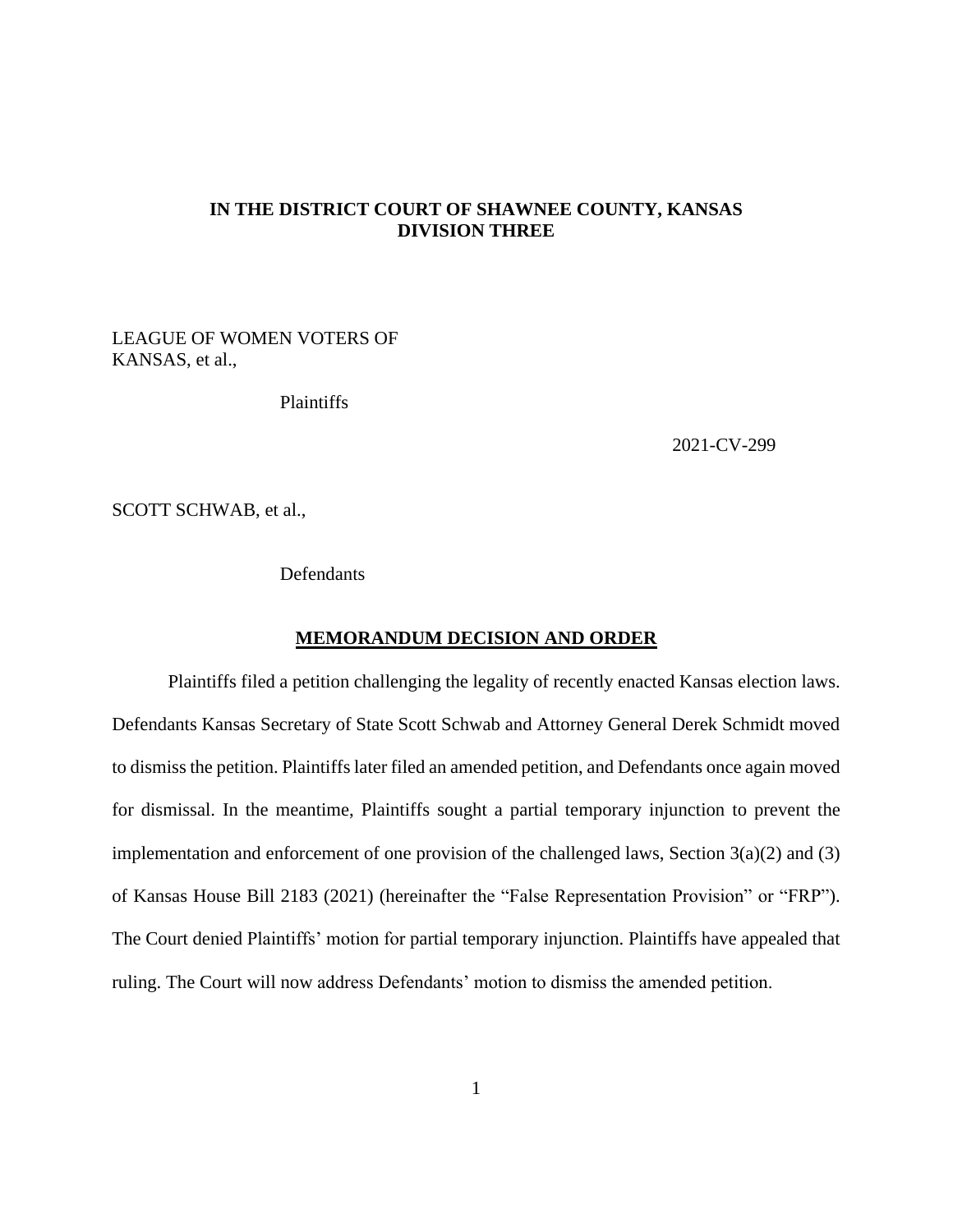#### **STATEMENT OF FACTS**

- 1. Plaintiffs are four Kansas organizations and three individuals interested in the issue of voter participation.
- 2. Plaintiffs state that they engage in certain voter registration and education activities, including assisting people in navigating the election process.
- 3. Kansas House Bill 2183 (2021) was adopted by the Kansas Legislature on April 8, 2021. Governor Laura Kelly vetoed the bill on April 23, 2021. The Kansas Legislature voted to override her veto on May 3, 2021. HB 2183 became law effective July 1, 2021.
- 4. Plaintiffs challenge the constitutionality of three provisions in HB 2183: 1) the false representation provision ("FRP"); 2) the advance ballot signature verification requirement ("SVR"); and 3) the ballot collection restrictions ("BCRs").
- 5. Plaintiffs also challenged the constitutionality of one provision in Kansas House Bill 2332 (2021), the so-called "Advocacy Ban," a related law that prohibits out of state persons or entities from mailing advance ballot applications to Kansas voters.
- 6. The same provision in HB 2332 was challenged by different parties in a federal case filed in the United States District Court for the District of Kansas, *VoteAmerica v. Schwab,* No. 1:21-CV-02253-KHV-GEB. The parties in *VoteAmerica* have since resolved the claims involving that provision.
- 7. On March 2, 2022, Plaintiffs in the instant case voluntarily dismissed their claims related to HB 2332. Thus, the Court will not consider Plaintiffs' claims in the amended petition related to HB 2332 or Defendants' arguments in favor of their dismissal.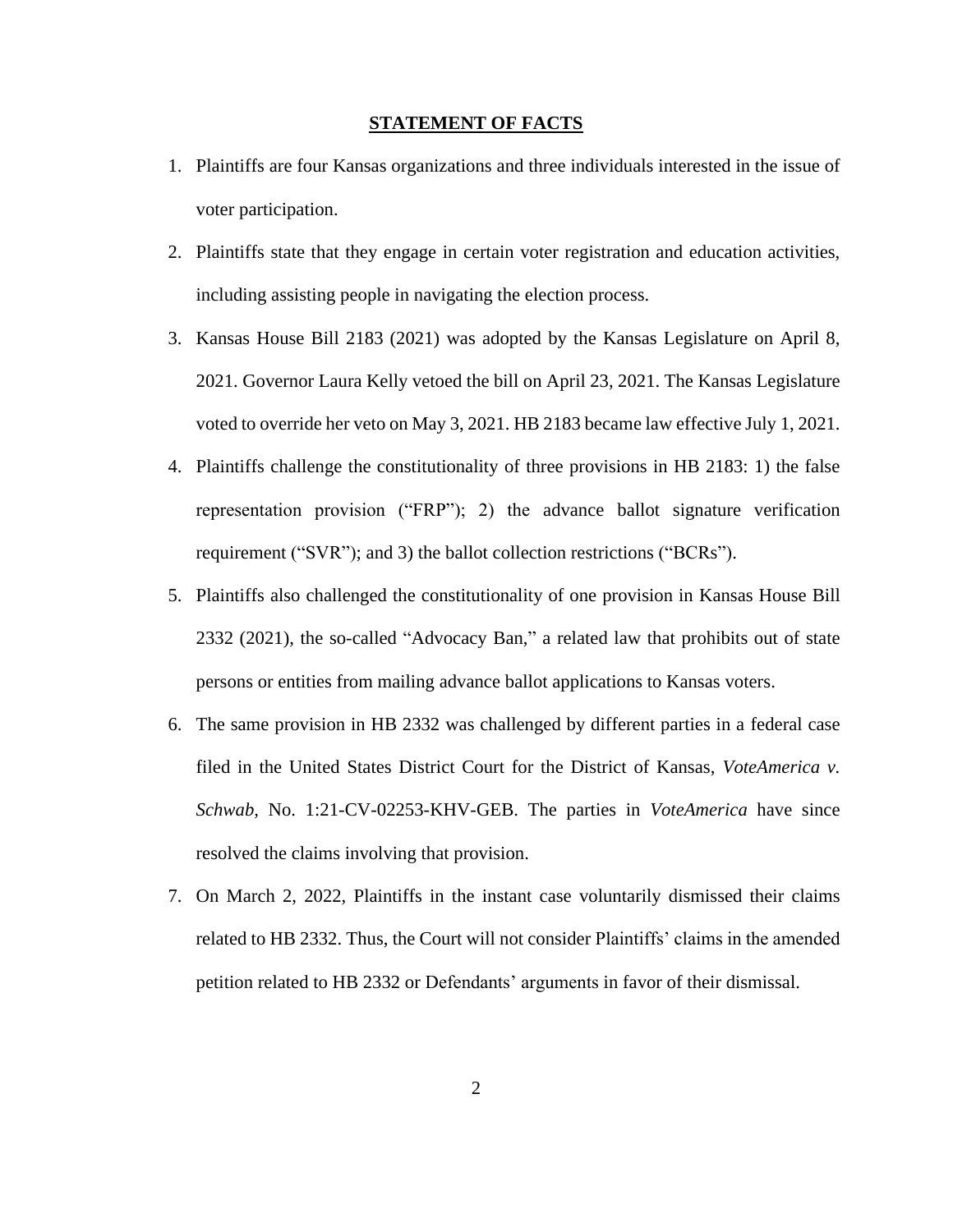- 8. Plaintiffs in the instant case filed a motion for partial temporary injunction on June 18, 2021, addressing only the FRP. This Court denied the motion in an opinion dated September 16, 2021. Plaintiffs appealed, and the appeal is pending.
- 9. Kansas law as it is and as it existed prior to HB 2183 allows any eligible registered voter to cast an advance voting ballot. Advance ballots may be cast in person or by mail. K.S.A. 25-1119.
- 10. Kansas law as it is and as it existed prior to HB 2183 provides that any eligible registered voter may file an application for an advance ballot with the county election officer. K.S.A. 2020 Supp. 25-1122(a). As part of the application, the voter must provide a Kansas driver's license number or another statutorily approved form of identification. K.S.A. 2020 Supp. 25-1122(c). The county election officer must verify that the voter's signature on the application matches the signature on file in voter registration records before issuing an advance mail ballot. K.S.A. 2020 Supp. 25- 1122(e).
- 11. Kansas law as it is and as it existed prior to HB 2183 allows voters to cast advance ballots by mailing completed ballots or dropping off their ballots at a local election office. K.S.A. 2020 Supp. 25-1124(a). Voters who are ill, disabled, or who fit other statutorily defined categories may receive assistance from others to mark the advance ballot. K.S.A. 2020 Supp. 25-1124(c).
- 12. Under law existing prior to HB 2183, "[t]he county election officer shall attempt to contact each person who submits an advance voting ballot where there is no signature or where the signature does not match with the signature on file and allow such voter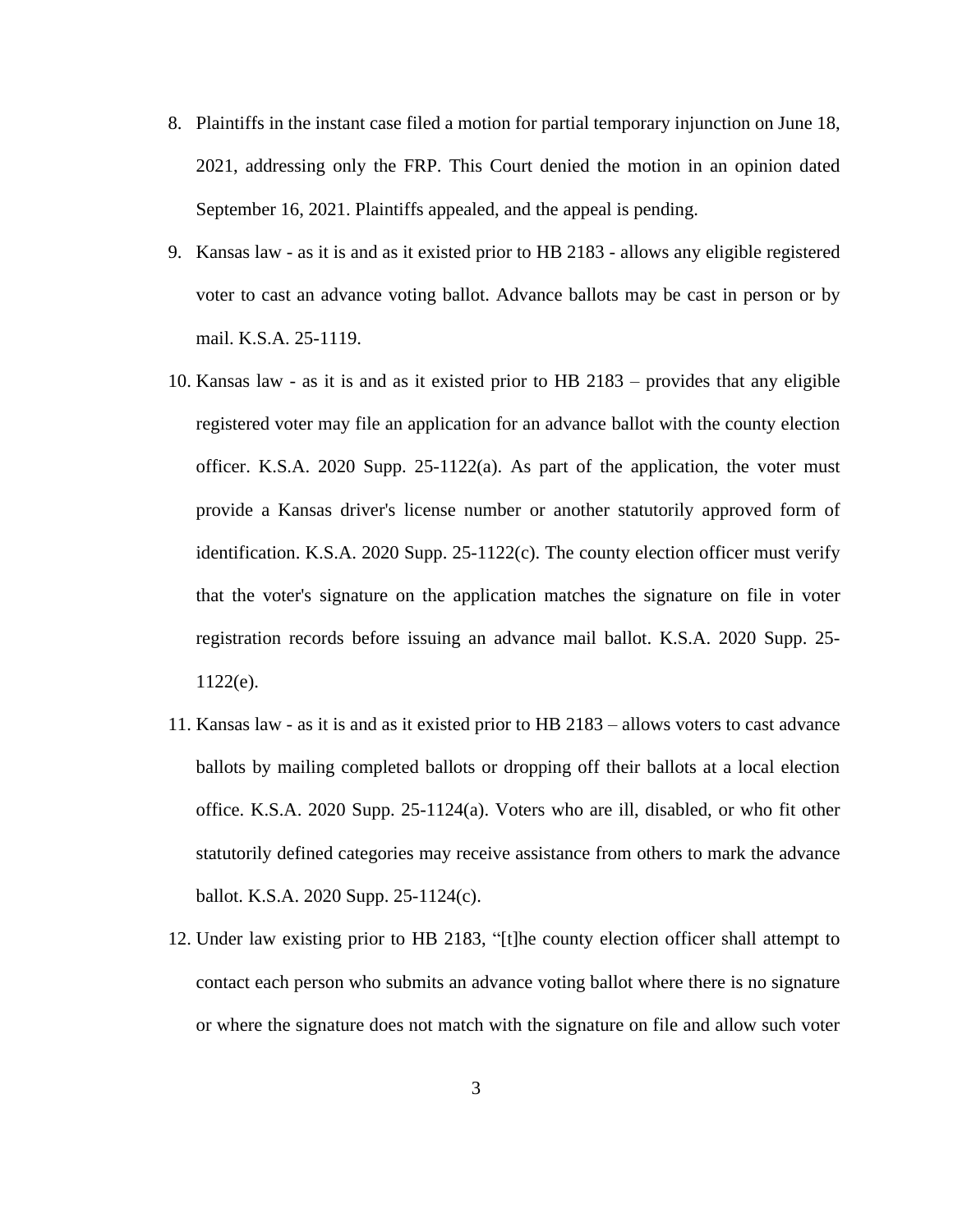the opportunity to correct the deficiency before the commencement of the final county

canvass." K.S.A. 2020 Supp. 25-1124(b).

13. The absentee ballot signature verification requirement, or SVR, is found in HB 2183,

Section 5(h). It is now codified at K.S.A. 25-1124(h). It says:

"Subject to the provisions of subsection (b), no county election officer shall accept an advance voting ballot transmitted by mail unless the county election officer verifies that the signature of the person on the advance voting ballot envelope matches the signature on file in the county voter registration records, except that verification of the voter's signature shall not be required if a voter has a disability preventing the voter from signing the ballot or preventing the voter from having a signature consistent with such voter's registration form. Signature verification may occur by electronic device or by human inspection. In the event that the signature of a person on the advance voting ballot envelope does not match the signature on file in the county voter registration records, the ballot shall not be counted."

14. Under law existing prior to HB 2183, a voter could have another person, as designated

by the voter in writing, deliver the advance ballot to the county election official. K.S.A.

2020 Supp. 25-1124(d).

15. The advance ballot collection restrictions, or BCRs, are found in HB 2183, Section 2.

They are referenced in amendments to K.S.A. 25-1124(d) and further codified in a new

statute, K.S.A. 25-2437. K.S.A. 25-2437 says:

 "(a) No person shall knowingly transmit or deliver an advance voting ballot to the county election officer or polling place on behalf of a voter who is not such person, unless the person submits a written statement accompanying the ballot at the time of ballot delivery to the county election officer or polling place as provided in this section. Any written statement shall be transmitted or signed by both the voter and the person transmitting or delivering such ballot and shall be delivered only by such person. The statement shall be on a form prescribed by the secretary of state and shall contain:

- (1) A sworn statement from the person transmitting or delivering such ballot affirming that such person has not:
	- (A) Exercised undue influence on the voting decision of the voter; or
	- (B) transmitted or delivered more than 10 advance voting ballots on behalf of other persons during the election in which the ballot is being cast; and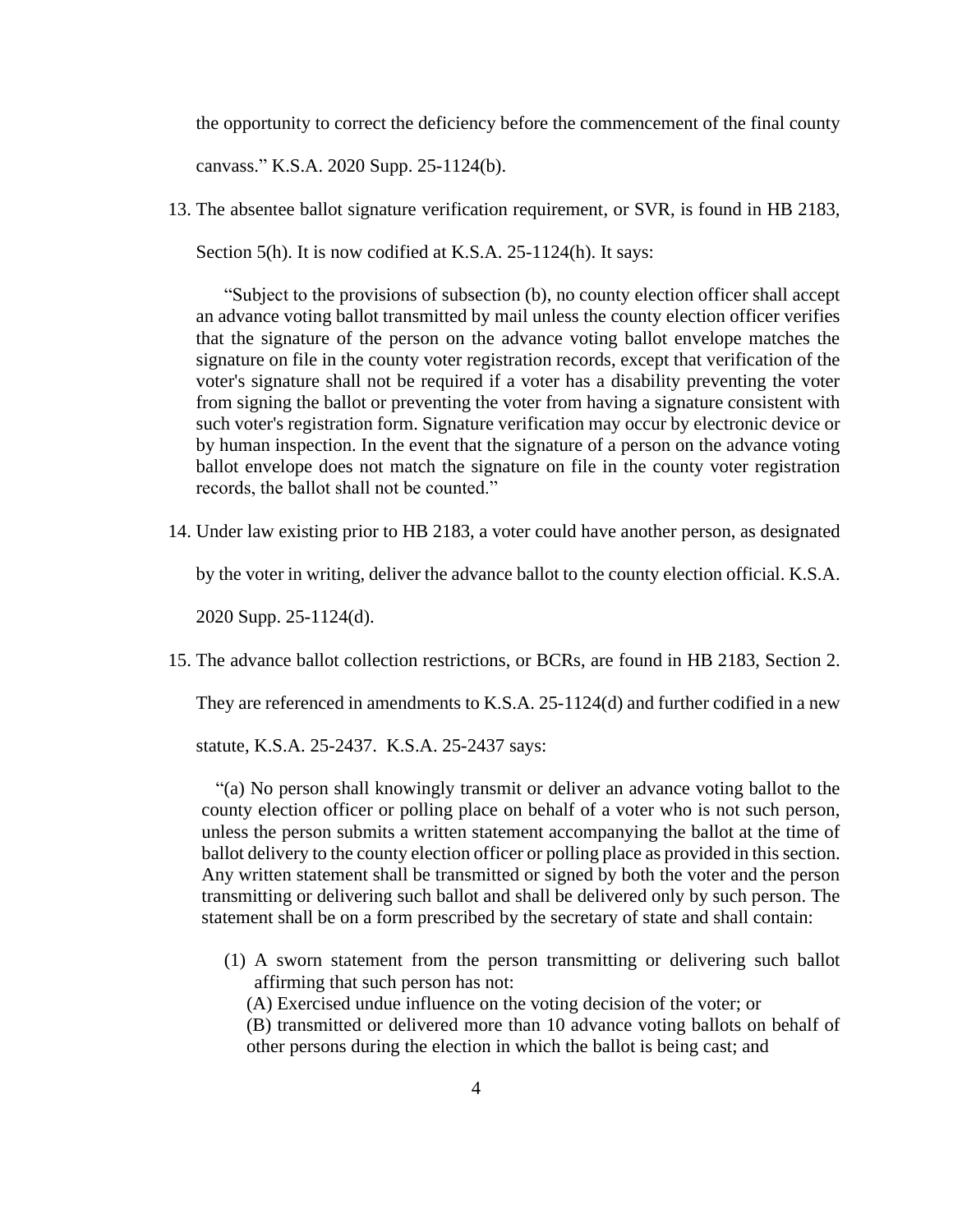(2) a sworn statement by the voter affirming that:

(A) The voter has authorized such person to transmit or deliver the voter's ballot to a county election officer or polling place; and

(B) such person has not exercised undue influence on the voting decision of the voter.

 (b) No candidate for office shall knowingly transmit or deliver an advance voting ballot to the county election officer or polling place on behalf of a voter who is not such person, except on behalf of an immediate family member of such candidate.

 (c) No person shall transmit or deliver more than 10 advance voting ballots on behalf of other voters during an election.

 $(d)(1)$  A violation of subsection (a) or (b) is a severity level 9, nonperson felony. (2) A violation of subsection (c) is a class B misdemeanor."

#### **CONCLUSIONS OF LAW**

Defendants seek to dismiss Plaintiffs' amended petition on two grounds: 1) lack of subject matter jurisdiction; and 2) failure to state a claim.

## **SUBJECT MATTER JURISDICTION – STANDING.**

Defendants assert that all claims against them should be dismissed for lack of subject matter jurisdiction, specifically on the basis that Plaintiffs lack standing to raise any of the claims. Where a motion to dismiss for lack of standing is decided prior to discovery and without an evidentiary hearing, the court must accept the facts alleged in the petition as true, along with any inferences that can be reasonably drawn from them. Plaintiffs need only to make a prima facie showing of standing. *Labette Cty. Med. Ctr. v. Kansas Dep't of Health & Env't,* 2017 WL 3203383, \*5-6 (Kan. App. 2017) (unpublished).

Standing is the "right to make a legal claim or seek enforcement of a duty or right." *Gannon v. State,* 298 Kan. 1107, 1122, 319 P.3d 1196 (2014). Plaintiffs must have a "sufficient stake in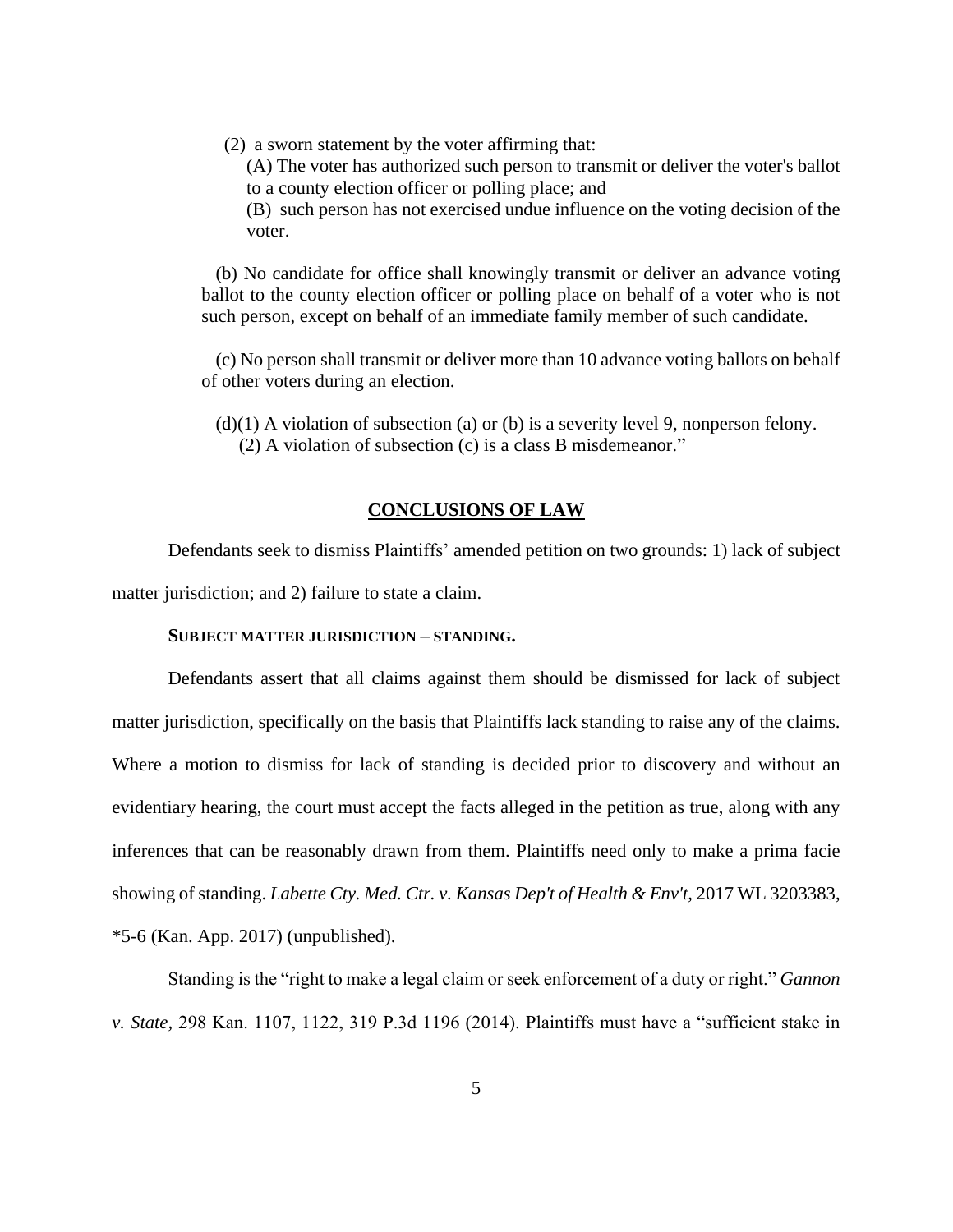the outcome of an otherwise justiciable controversy in order to obtain judicial resolution of that controversy." *Id.* "The injury must be particularized, i.e., it must affect the plaintiff in a personal and individual way." *Id.* at 1123. "Under Kansas law, in order to establish standing, a plaintiff must show that (1) he or she suffered a cognizable injury and (2) there is a causal connection between the injury and the challenged conduct." *Solomon v. State,* 303 Kan. 512, 521, 364 P.3d 536 (2015). A cognizable injury is when a plaintiff demonstrates a "personal interest in a court's decision and that he or she personally suffers some actual or threatened injury as a result of the challenged conduct." *Id.* The existence of standing is a question of law for the court. *Id.* The burden to establish standing is on the party asserting it. *Gannon,* 298 Kan. at 1123.

For purposes of this motion to dismiss, the Court will assume the existence of standing because other arguments detailed below dispose of the claims before the Court in favor of Defendants.

#### **FAILURE TO STATE A CLAIM.**

Defendants assert that Plaintiffs' amended petition fails to state a claim regarding three provisions in HB 2183: 1) the false representation provision; 2) the advance ballot signature verification requirement; and 3) the ballot collection restrictions. The merits of Plaintiffs' FRP claim is the subject of a pending appeal of this Court's denial of a preliminary injunction regarding enforcement of the FRP. Because the merits of the FRP challenge are currently under consideration by the Kansas Court of Appeals, this Court has no jurisdiction to consider Defendants' motion to dismiss the FRP claim. Thus, that part of Defendants' motion will not be addressed here. See *Hernandez v. Pistotnik,* 60 Kan.App.3d 393, 405, 494 P.3d 203 (2021) (trial court loses jurisdiction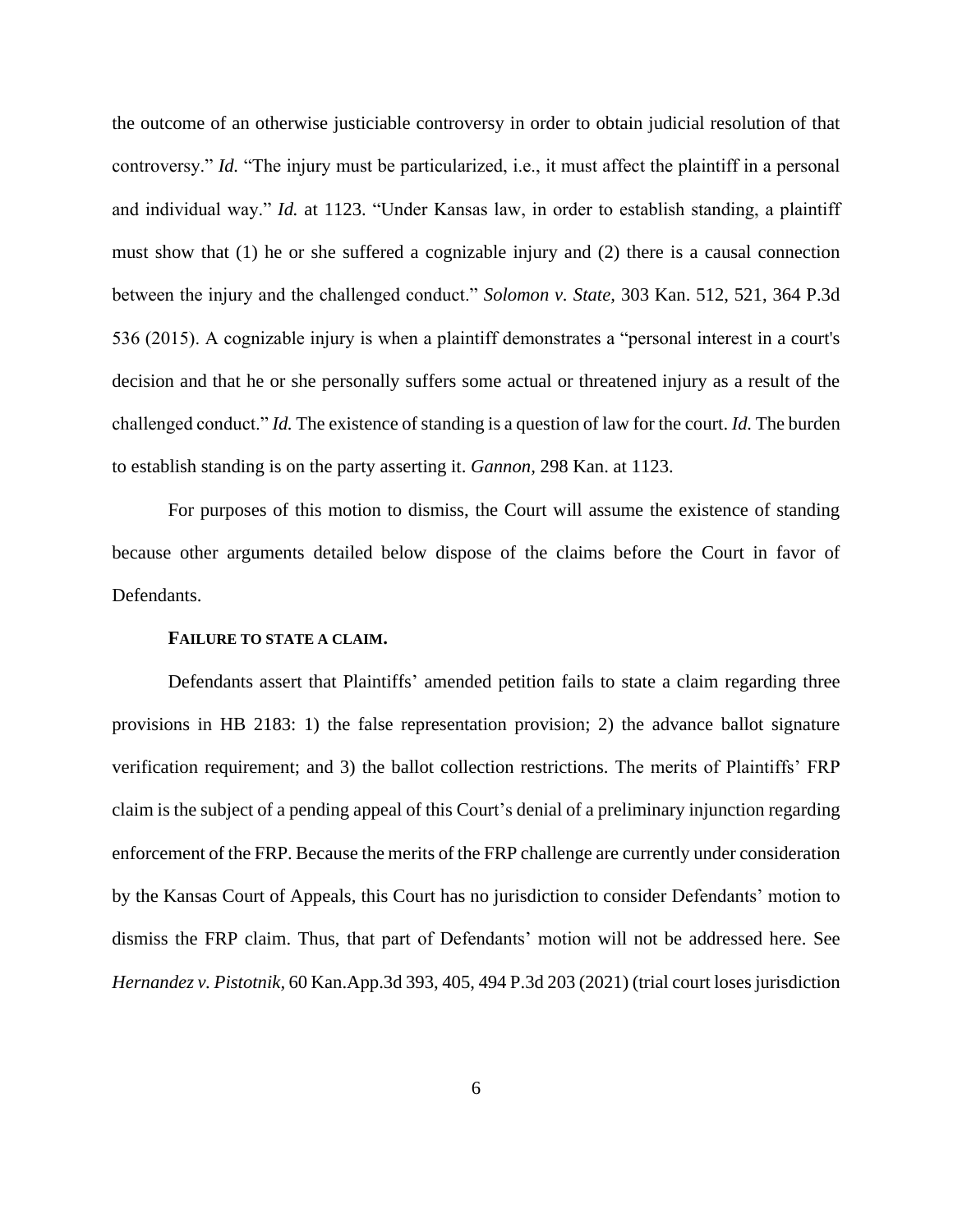to modify a judgment once appeal is docketed, even while trial court may continue to address "matters independent of the judgment.")

In considering a motion to dismiss for failure to state a claim under K.S.A.  $60-212(b)(6)$ , "the court must decide the issue based only on the well-pled facts and allegations, which are generally drawn from the petition. Courts must resolve every factual dispute in the plaintiff's favor when determining whether the petition states any valid claim for relief. Dismissal is proper only when the allegations in the petition clearly demonstrate that the plaintiff does not have a claim." *Williams v. C-U-Out Bail Bonds, LLC,* 310 Kan. 775, 784, 450 P.3d 330 (2019) (internal quotations and citations omitted).

Defendants ask this Court to apply the federal standard for determining whether to grant a motion to dismiss for failure to state a claim. See *Bell Atlantic Corp. v. Twombly,* 550 U.S. 544, 555 (2007) (pleading must "contain something more . . . than . . . a statement of facts that merely creates a suspicion [of] a legally cognizable right of action"); *Ashcroft v. Iqbal,* 556 U.S. 662, 678 (2009) (federal courts must determine whether claim has "facial plausibility"). The Kansas appellate courts have not yet explored the merits of adopting this standard, and the Court will not do so here because it makes no difference to the outcome.

Plaintiffs raise facial challenges to the election laws at issue. "A facial challenge is an attack on a statute itself as opposed to a particular application of that law. In comparison, as its name suggests, an as-applied challenge contests the application of a statute to a particular set of circumstances, so resolving an as applied challenge necessarily requires findings of fact." *State v. Hinnenkamp,* 57 Kan. App. 2d 1, 4, 446 P.3d 1103 (2019) (internal quotations and citations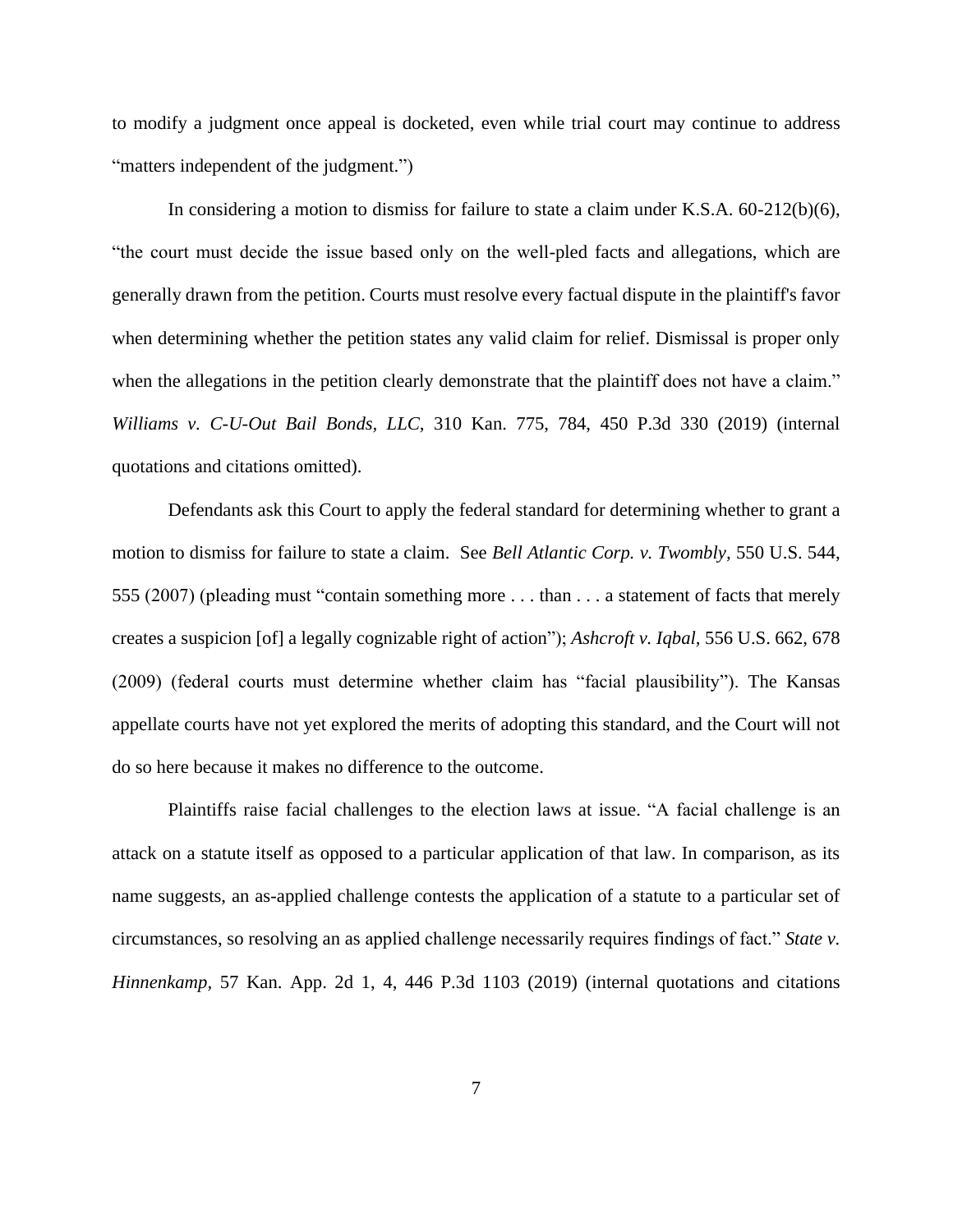omitted). It is "an important distinction" because it affects "the extent to which the invalidity of the challenged law must be demonstrated and the corresponding breadth of the remedy." *Id.*

"It is difficult for a challenger to succeed in persuading a court that a statute is facially unconstitutional. Such challenges are disfavored, because they may rest on speculation, may be contrary to the fundamental principle of judicial restraint, and may threaten to undermine the democratic process. It is easier for a challenger to succeed in persuading a court that a statute is unconstitutional as applied to that particular challenger." *State v. Bollinger,* 302 Kan. 309, 318– 19, 352 P.3d 1003 (2015).

Plaintiffs do not specifically state in the amended petition whether their challenges are facial or as applied. But the remedy they seek is not to undo any particular result but to strike the challenged laws as contrary to the state constitution. This amounts to a facial challenge. And even where facial challenges and as-applied challenges may overlap, if the "claim and the relief that would follow . . . reach beyond the particular circumstances of these plaintiffs . . . they must satisfy . . . standards for a facial challenge to the extent of that reach." *Doe v. Reed,* 561 U.S. 186, 194 (2010).

Thus, the Court in this case will analyze whether Plaintiffs stated a claim under the facial challenge standard. "A facial challenge to the constitutionality of legislation is the most difficult challenge to mount successfully, since the challenger must establish that no set of circumstances exists under which the Act would be valid." *State v. Jones,* 313 Kan. 917, 931, 492 P.3d 433 (2021). Alleging that the challenged laws "might operate unconstitutionally under some conceivable set of circumstances is insufficient to render it wholly invalid." *Id.*

The constitutionality of a statute is question of law. "A statute is presumed to be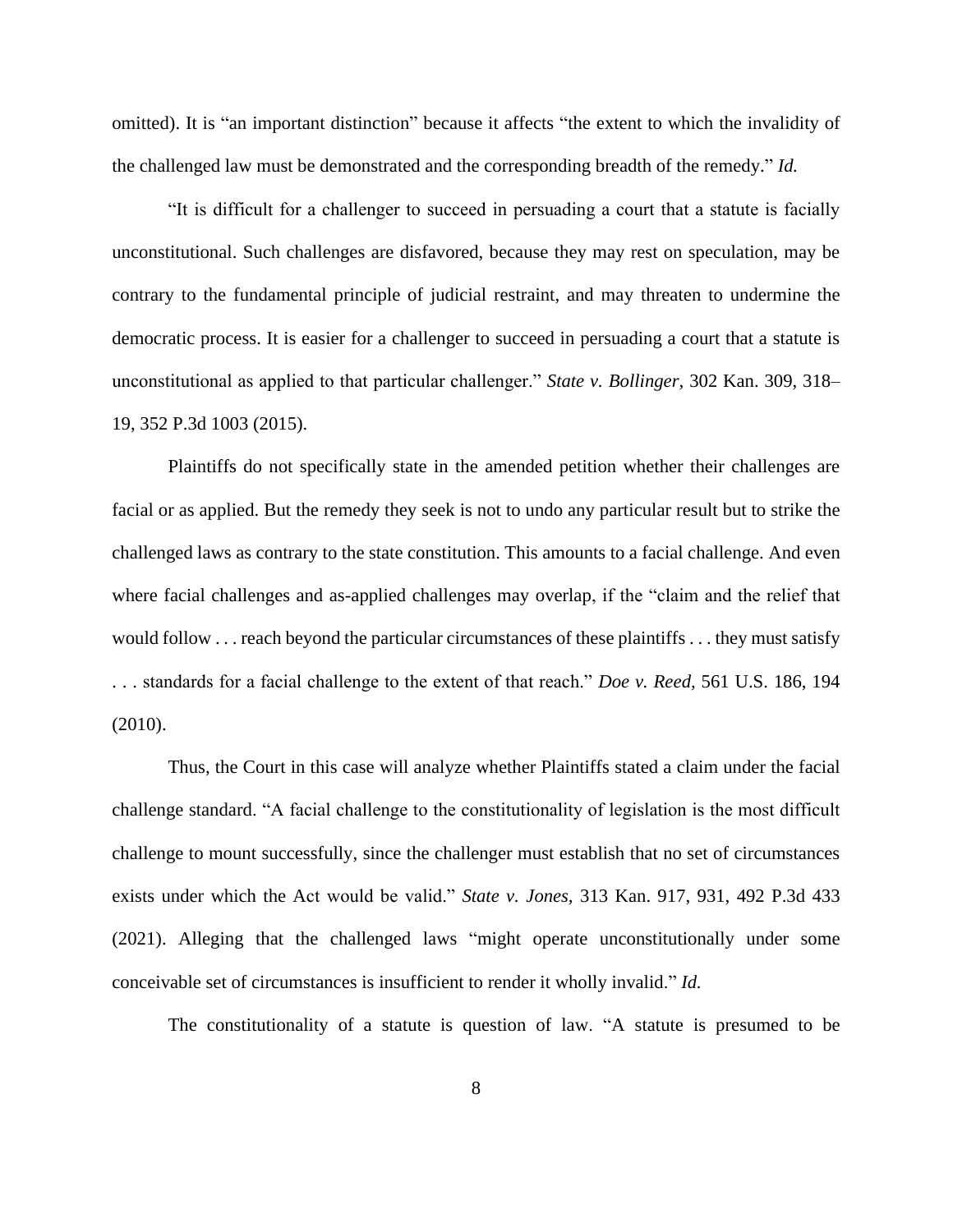constitutional, and all doubts must be resolved in favor of constitutionality. If a court can find any reasonable way to construe a statute as constitutionally valid, it must do so. Before a statute may be struck down, the constitutional violation must be clear." (Internal citations omitted.) *Solomon,* 303 Kan. at 523.

The Kansas Supreme Court has recently purported to scale back this presumption, but only in cases where it has declared a "fundamental interest" specially protected by the Kansas Constitution, such as in the case of abortion. See *Hodes & Nauser, MDs v. Schmidt,* 309 Kan. 610, 673-74, 440 P.3d 461 (2019). Because there is currently no such specific declaration by the Kansas Supreme Court about the particular state-created rights alleged here, the general presumption of constitutionality applies to the challenged provisions.

### **A. BALLOT COLLECTION RESTRICTIONS.**

RIGHT TO FREE SPEECH/ASSOCIATION (COUNT I) AND RIGHT TO VOTE (COUNT II).

Plaintiffs argue that the ballot collection restrictions in HB 2183, Section 2, now codified at K.S.A. 25-2437, violate the right to freedom of speech and association embodied in Sections 3 and 11 of the Kansas Constitution Bill of Rights. Section 3 says: "The people have the right to assemble, in a peaceable manner, to consult for their common good, to instruct their representatives, and to petition the government, or any department thereof, for the redress of grievances." Section 11 says in pertinent part that "all persons may freely speak, write or publish their sentiments on all subjects, being responsible for the abuse of such rights."

By way of comparison, the First Amendment to the United States Constitution provides in relevant part that "Congress shall make no law . . . abridging the freedom of speech . . . or the right of the people peaceably to assemble, and to petition the Government for a redress of grievances."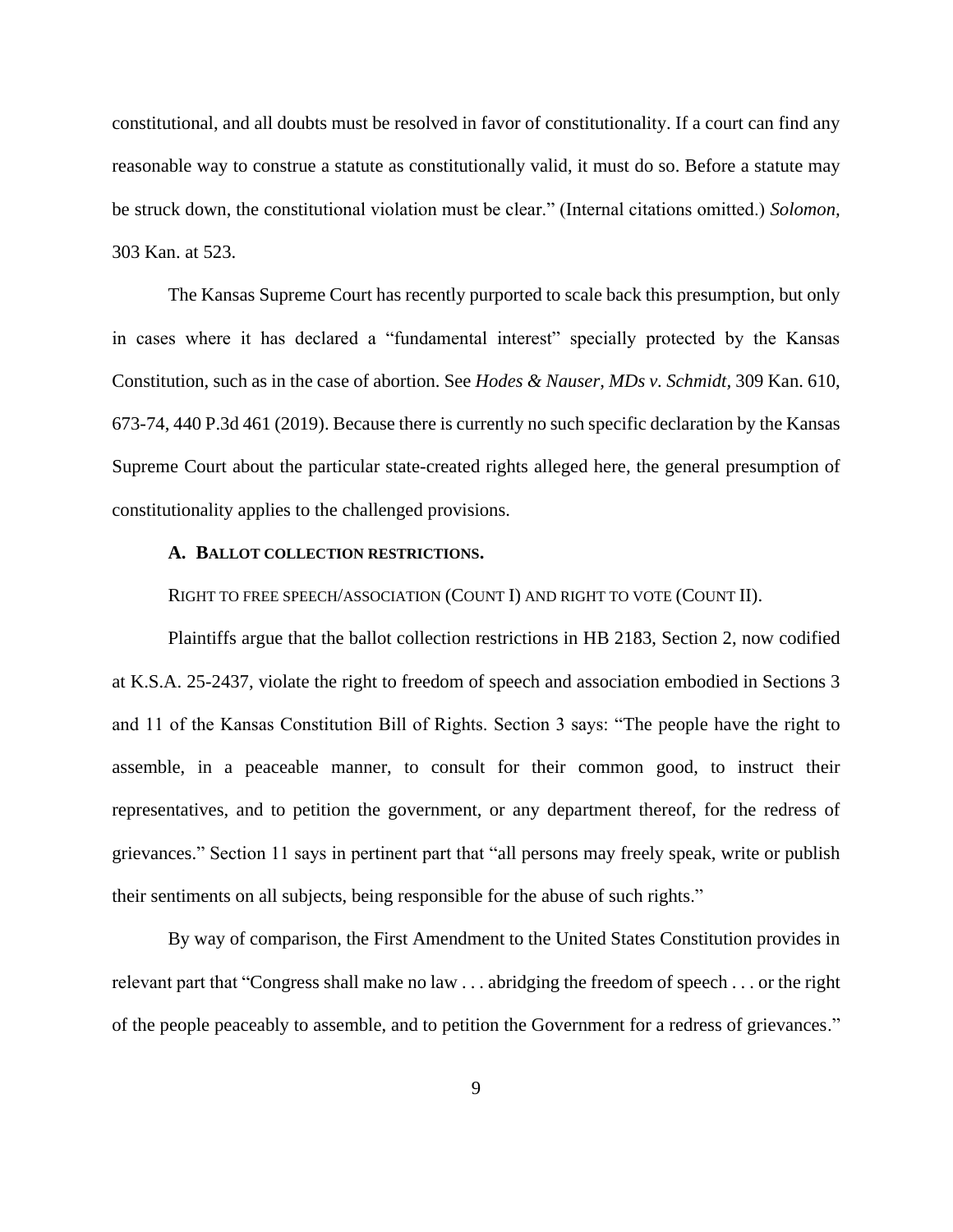It is applicable to the states through the Fourteenth Amendment. Though not identically worded, Kansas courts consider the two provisions to be "coextensive." *Prager v. Kansas Dept. of Revenue,* 271 Kan. 1, 33, 37, 20 P.3d 39 (2001); *State v. Russell,* 227 Kan. 897, 899, 610 P.2d 1122, *cert. denied* 449 U.S. 983 (1980). To the extent Plaintiffs suggest that Section 3 or 11 affords greater protection than the First Amendment, the suggestion is rejected as inconsistent with existing Kansas precedent, which this Court is bound to follow. *Henderson v. Board of Montgomery County Com'rs,* 57 Kan. App. 2d 818, 830, 461 P.3d 64 (2020).

Plaintiffs also assert that the BCRs violate the right to vote found in Article 5, Section 1 of the Kansas Constitution, and Sections 1 and 2 of the Kansas Constitution Bill of Rights. Article 5, Section 1 of the Kansas Constitution says in part: "Every citizen of the United States who has attained the age of eighteen years and who resides in the voting area in which he or she seeks to vote shall be deemed a qualified elector." Section 1 of the Kansas Constitution Bill of Rights says: "All men are possessed of equal and inalienable natural rights, among which are life, liberty, and the pursuit of happiness." Section 2 says in pertinent part: "All political power is inherent in the people, and all free governments are founded on their authority, and are instituted for their equal protection and benefit."

Plaintiffs first argue that the ballot collection restrictions are unconstitutional because they criminalize certain advance ballot collection activities protected by the state constitution. Analysis of the challenged provision begins with the framework used to consider Plaintiffs' argument. There are four choices on the current First Amendment spectrum, and they apply here: 1) the strict scrutiny test; 2) the *Meyer-Buckley* "exacting scrutiny" test; 3) the *Anderson-Burdick* "flexible balancing" test; and 4) the rational basis test. The parties appear to agree that the legal challenges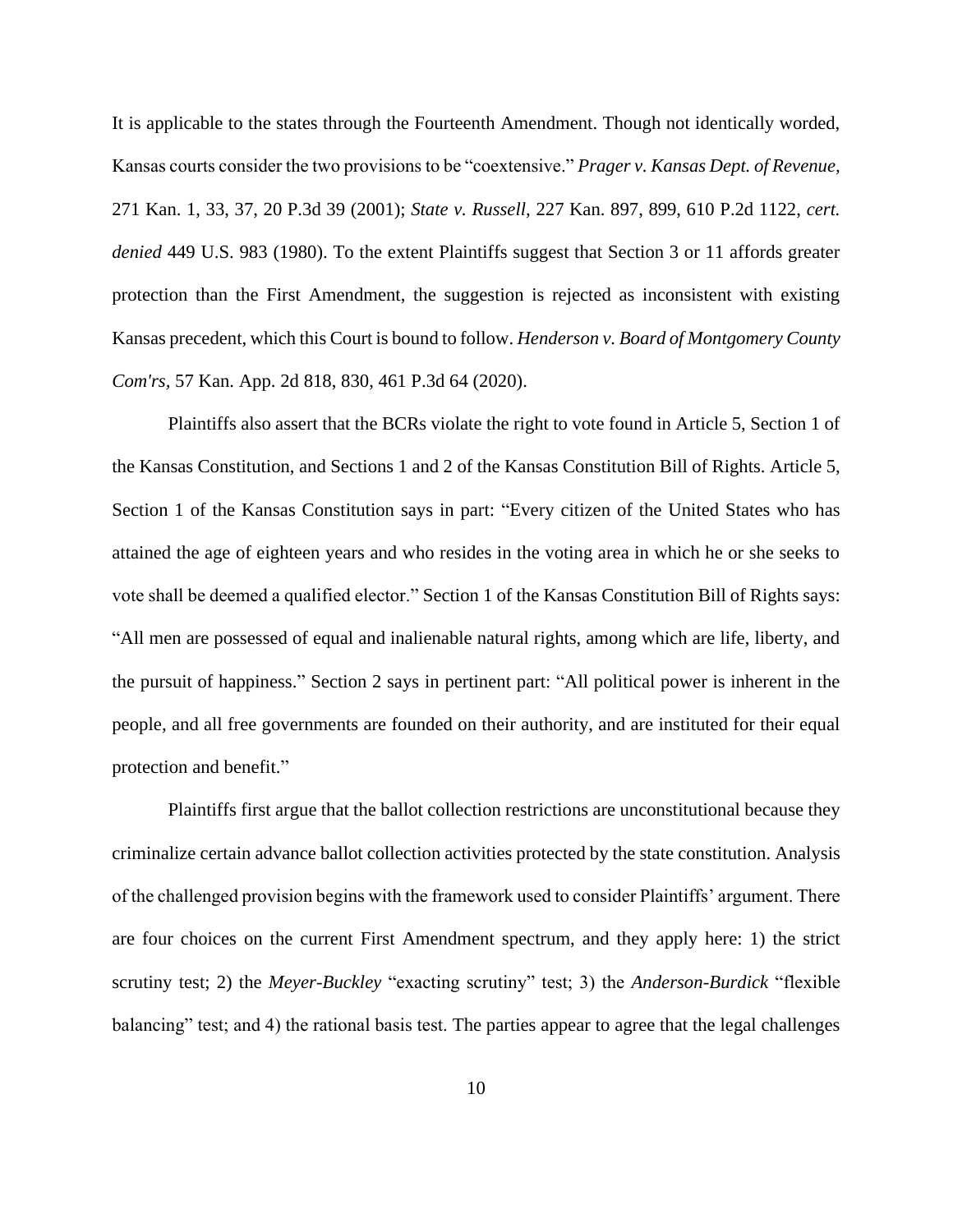based on freedom of speech and the right to vote are subject to the same analysis.

The strict scrutiny test has been applied to laws that proscribe core political speech. For example, the strict scrutiny test was applied to a city ordinance that prohibited non-residents from circulating initiative, referendum, or recall petitions inside city limits. *Chandler v. City of Arvada, Colo.*, 292 F.3d 1236 (10<sup>th</sup> Cir. 2002). Strict scrutiny requires any prohibition on protected speech to be narrowly tailored to support a compelling state interest. A compelling state interest includes "policing the integrity" of the political process. *Id.* at 1241.

But it is an "erroneous assumption" that strict scrutiny applies to any law touching upon the First Amendment rights in the election context. *Burdick v. Takushi,* 504 U.S. 428, 432 (1992).

"It is beyond cavil that voting is of the most fundamental significance under our constitutional structure. It does not follow, however, that the right to vote in any manner and the right to associate for political purposes through the ballot are absolute. The Constitution provides that States may prescribe '[t]he Times, Places and Manner of holding Elections for Senators and Representatives,' Art. I, § 4, cl. 1, and the Court therefore has recognized that States retain the power to regulate their own elections. Common sense, as well as constitutional law, compels the conclusion that government must play an active role in structuring elections; as a practical matter, there must be a substantial regulation of elections if they are to be fair and honest and if some sort of order, rather than chaos, is to accompany the democratic processes." (Internal quotations and citations omitted.) *Id.* at 433.

For this reason, the United States Supreme Court has more often applied some form of a balancing test to laws that restrain or reduce core political speech to some degree. There are two such balancing tests. The more demanding of the two is the *Meyer-Buckley* "exacting scrutiny" test. This refers to *Meyer v. Grant,* 486 U.S. 414 (1988), and *Buckley v. American Constitutional Law Foundation, Inc.,* 525 U.S. 182 (1999). In *Meyer,* the court invalidated the state's prohibition on the use of paid petition circulators. 486 U.S. at 428. In *Buckley,* the court invalidated three additional restrictions on petition circulators, including that circulators be registered voters, wear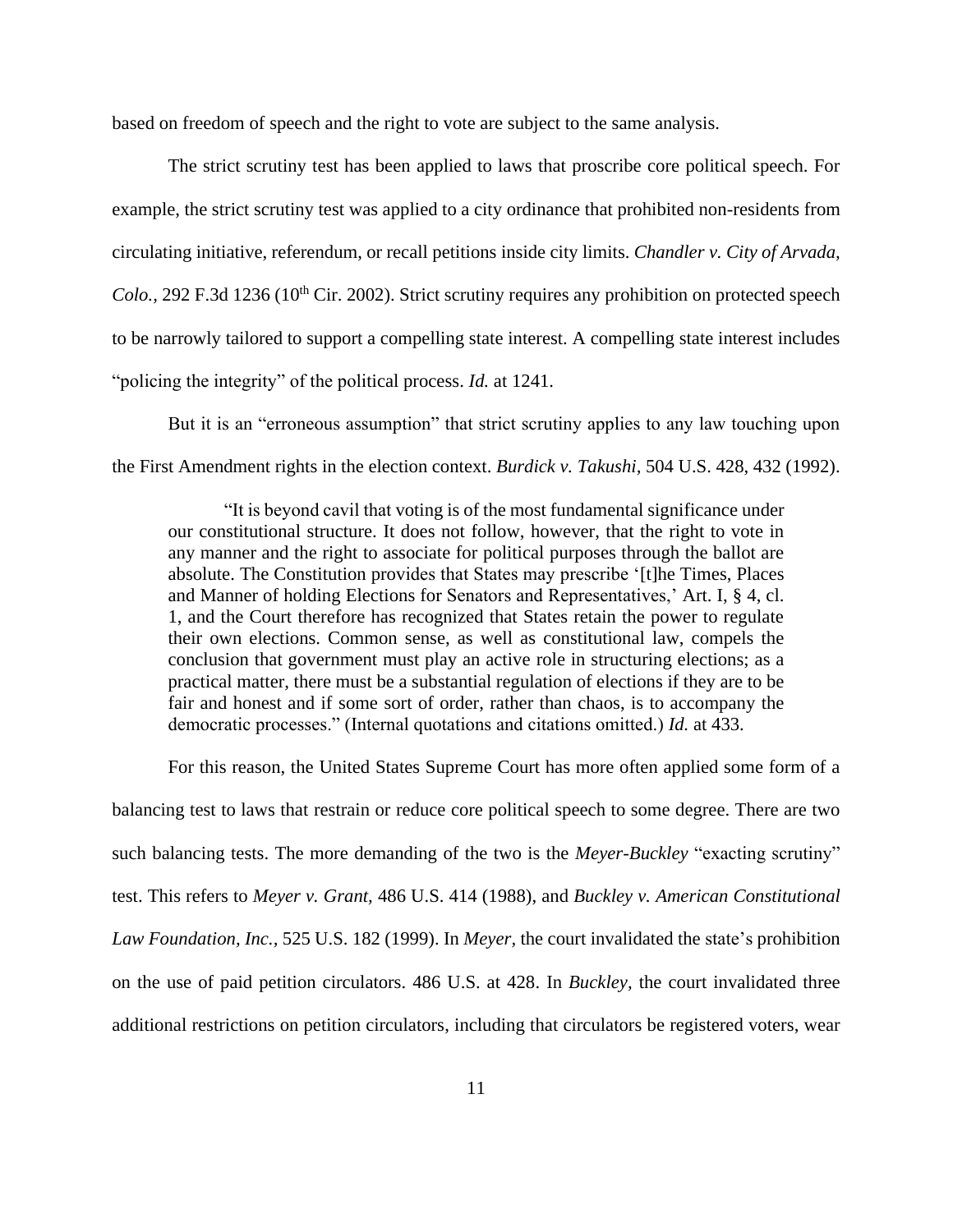an identification badge with name, and be listed in a report with the names and addresses of all paid circulators and the amount paid to each. 525 U.S. at 186. The so-called "exacting scrutiny" test arising from these cases requires a law to be "substantially related to important government interests" that cannot be addressed by "less problematic measures." 525 U.S. at 202, 204.

The *Meyer-Buckley* test has been applied in other jurisdictions in scenarios not analogous here. See *League of Women Voters v. Hargett,* 400 F.Supp.3d 706, 725 (M.D. Tenn. 2019). In *Hargett*, a federal district court in Tennessee applied "exacting scrutiny" to strike laws requiring among other things: 1) prior registration with the state for those who plan to collect 100 or more voter registration applications during a voter registration drive; 2) a 10-day turn-in period for voter registration applications collected, with criminal penalties for failure to do so; 3) civil penalties for submitting incomplete applications on behalf of others; and 4) mandatory disclaimers on communications regarding voter registration status. *Id.* at 711-13. Not wanting to "slice and dice" the numerous provisions at issue, *Id.* at 720, the *Hargett* court decided that it would apply *Meyer-Buckley* because taking all of the provisions together, "the regulation of First Amendmentprotected activity is not some downstream or incidental effect" of the law as a whole. *Id.* at 720- 24.

In the context of challenges to election laws, the most oft-applied test in the Tenth Circuit is the *Anderson-Burdick* "flexible balancing" test. See, e.g., *Fish v. Schwab*, 957 F.3d 1105 (10<sup>th</sup> Cir. 2020); *Navajo Nation v. San Juan Cty.,* 929 F.3d 1270 (10th Cir. 2019); *Utah Republican Party v. Cox,* 892 F.3d 1066 (10<sup>th</sup> Cir. 2018). This test is derived from *Anderson v. Celebrezze*, 460 U.S. 780, 788 (1983); and *Burdick v. Takushi,* 504 U.S. 428, 433 (1992). In *Anderson,* the court invalidated a state's early filing deadline for independent candidates to appear on the ballot. 460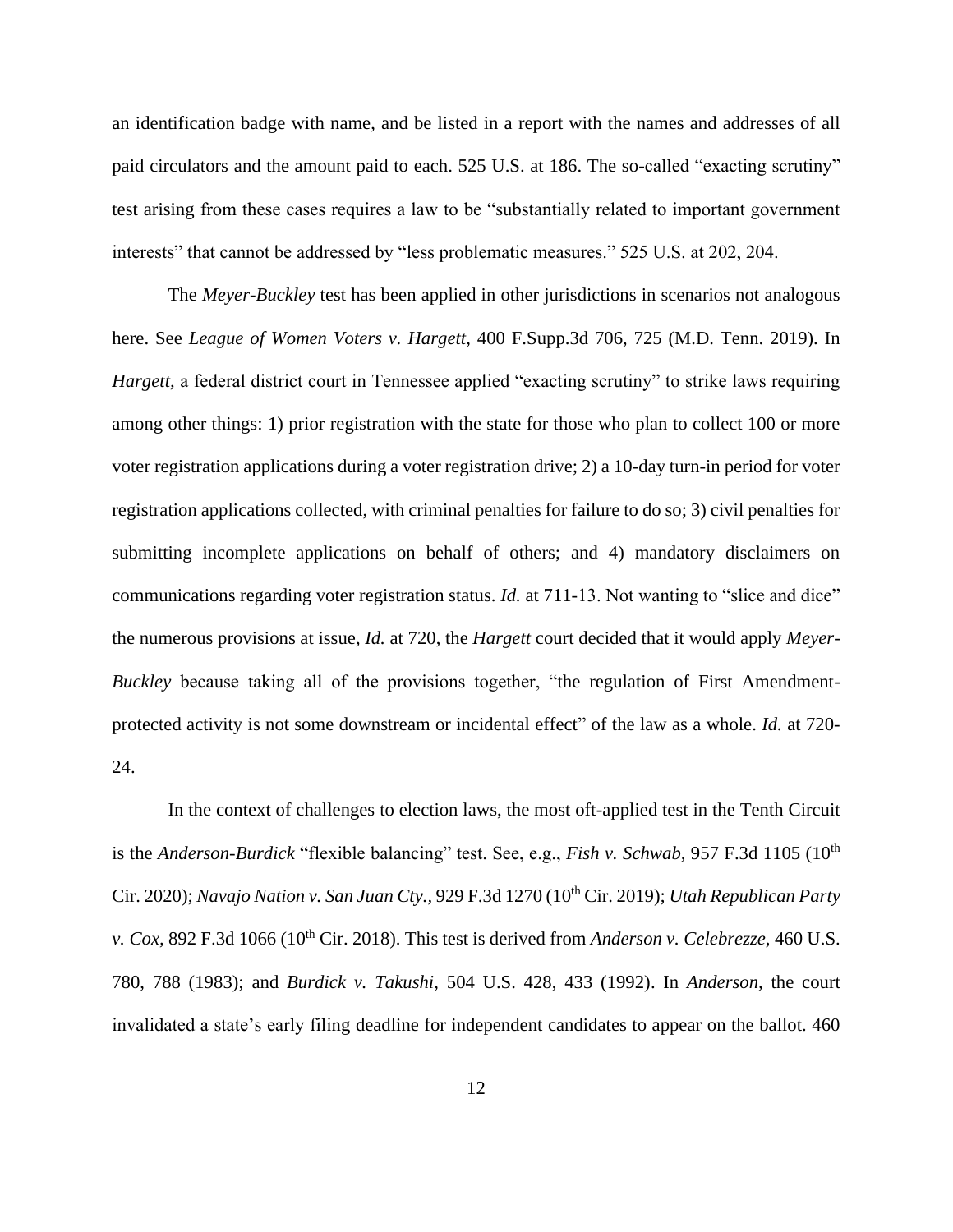U.S. at 806. In *Takushi,* the court upheld a state's prohibition on write-in voting. 504 U.S. at 441-

42. The resulting "flexible balancing" test is generally explained as follows:

"a court considering a challenge to a state election law must weigh the character and magnitude of the asserted injury to the rights protected by the First and Fourteenth Amendments that the plaintiff seeks to vindicate against the precise interests put forward by the State as justifications for the burden imposed by its rule, taking into consideration the extent to which those interests make it necessary to burden the plaintiff's rights." (Internal citations and quotations omitted.) *Cox,* 892 F.3d at 1077.

## Further:

"If a regulation is found to impose severe burdens on a party's associational rights, it must be narrowly tailored to serve a compelling state interest. However, when regulations impose lesser burdens, a State's important regulatory interests will usually be enough to justify reasonable, nondiscriminatory restrictions." (Internal citations and quotations omitted.) *Id.*

The fourth and final test is the rational basis test. Where plaintiffs fail to demonstrate an

actual burden on a constitutional right, a straightforward rational basis standard should be applied.

*Hargett,* 400 F.Supp.3d at 722, citing *McDonald v. Bd. of Election Com'rs,* 394 U.S. 802, 807–09

(1969). The rational basis test requires only that the law "bear some rational relationship to a

legitimate state interest." *Hodes,* 309 Kan. at 611.

With these frameworks in mind, the analysis turns to the plain language of the statute, "giving common words their ordinary meaning." *Carman v. Harris,* 313 Kan. 315, 318, 485 P.3d 644 (2021). K.S.A. 25-2437(a) requires that any person delivering the advance ballot of another person to a county election office or polling place must submit a written statement on a form approved by the Secretary of State with attestations from the voter and the delivery agent that the agent did not exert undue influence over the voter, the voter authorized the agent to deliver the ballot, and the agent has not delivered more than 10 advance voting ballots on behalf of others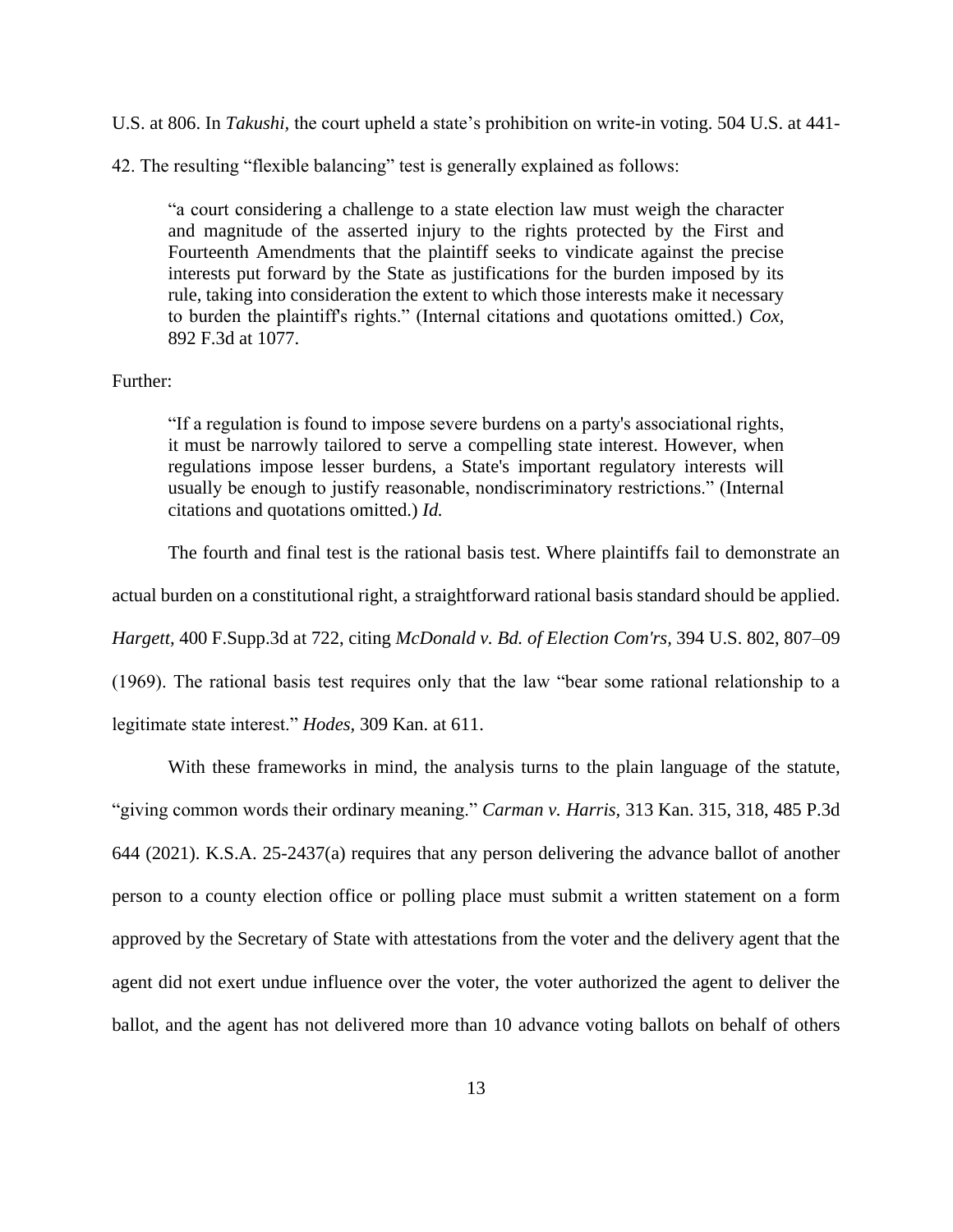during the election in which the ballot is being cast. K.S.A. 25-2437(b) prohibits a candidate for office from delivering advance voting ballots on behalf of another person other than immediate family members. K.S.A. 25-2437(c) prohibits a person from delivering more than 10 advance voting ballots on behalf of others during the election. Violation of Sections (a) and (b) are severity level 9, nonperson felonies. Violation of Section (c) is a class B misdemeanor.

Plaintiffs argue that the criminal prohibition of certain ballot collection activities "directly restricts Plaintiffs' core political speech and expressive conduct by severely diminishing their capacity and ability to assist voters." Defendants counter that the BCRs do not infringe on Plaintiffs' free speech or association rights at all because they do not target speech or expressive conduct. The only thing restricted under the BCRs is the specific conduct of delivering a thirdparty's advance ballot to election officials. "[C]ompleting a ballot request for another voter, and collecting and returning ballots of another voter, do not communicate any particular message. Those actions are not expressive, and are not subject to strict scrutiny." *DCCC v. Ziriax,* 487 F. Supp.3d 1207, 1235 (N.D. Okla. 2020); *Lichtenstein v. Hargett,* 489 F.Supp.3d 742, 765-77 (M.D. Tenn. 2020) (same); *New Georgia Project v. Raffensperger,* 484 F.Supp.3d 1265, 1300-02 (N.D. Georgia 2020) (same); *Knox v. Brnovich,* 907 F.3d 1167, 1181 (9th Cir. 2018) (rejecting argument that the act of collecting early ballots is expressive conduct that conveys any message about voting, concluding that this type of conduct cannot reasonably be construed "as conveying a symbolic message of any sort"); *Feldman v. Ariz. Sec'y of State's Office*, 843 F.3d 366, 392 (9<sup>th</sup> Cir. 2016) (collecting ballots is not expressive conduct "[e]ven if ballot collectors intend to communicate that voting is important"); *Voting for America v. Steen,* 732 F.3d 382, 393 (5<sup>th</sup> Cir. 2013) (similarly, collecting voter registrations is not protected speech).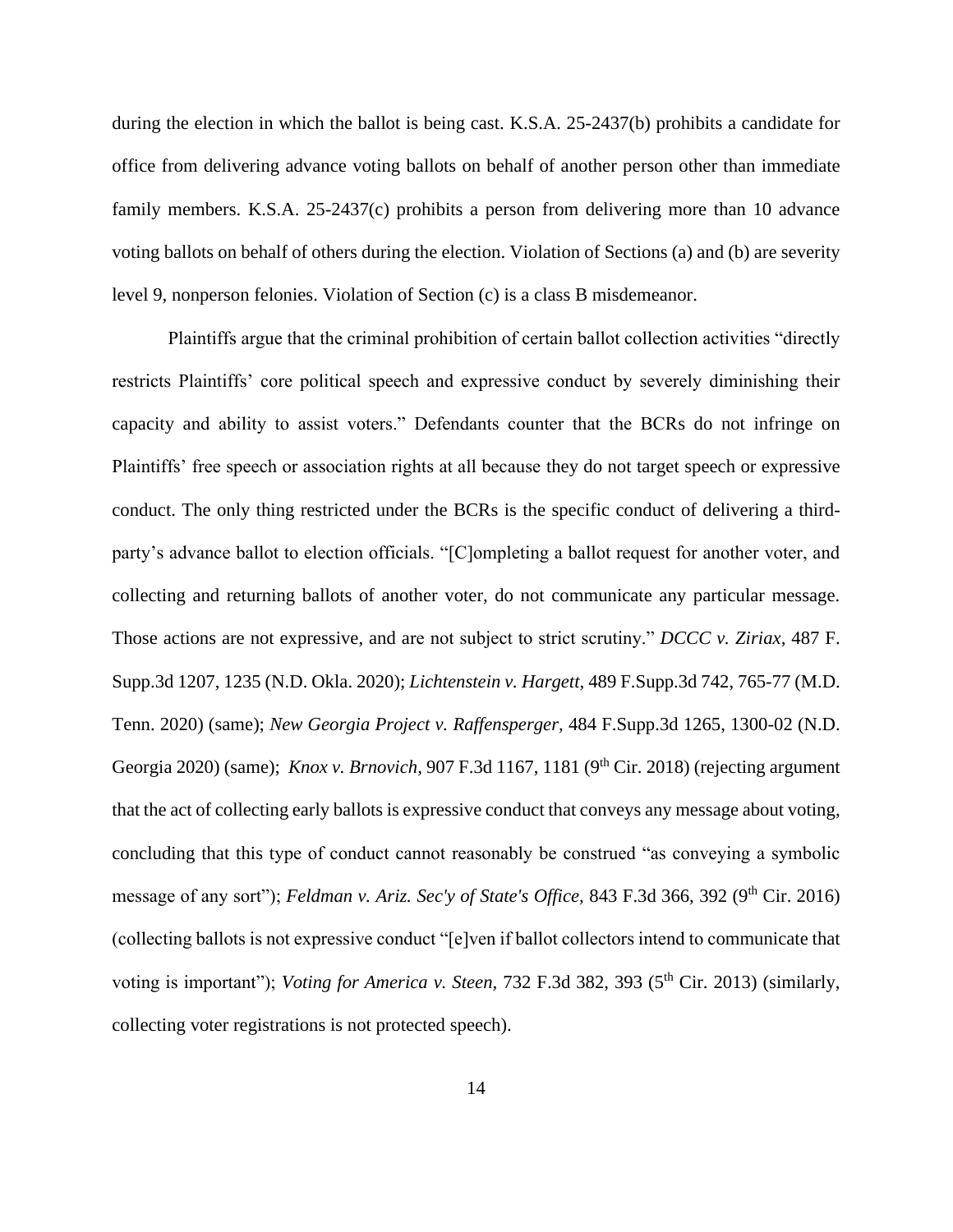Because the BCRs do not restrict core political speech or expressive conduct, the rational basis test applies. As set forth above, rational basis review requires that legislative action bear some rational relationship to a legitimate state interest. There is a "strong presumption of validity" when examining a statute under rational basis review, and the burden is on the party challenging the validity of the legislative action to establish that the statute is unconstitutional. *FCC v. Beach Commc'ns, Inc.,* 508 U.S. 307, 314–15 (1993). The party defending the constitutionality of the action need not introduce evidence or prove the actual motivation behind passage but must only demonstrate that there is some legitimate justification that could have motivated the action. *Id.* at 315.

Defendants assert multiple justifications for the BCRs, primarily the government's interest in combating voter fraud and instilling public confidence in elections. The United States Supreme Court has emphasized that the state has an interest in deterring election fraud. *John Doe No. 1 v. Reed,* 561 U.S. 186, 217 (2010). The state has an interest in maintaining "public confidence in the integrity of the electoral process." *Crawford v. Marion Cty. Election Bd.,* 553 U.S. 181, 197 (2008). "States certainly have an interest in protecting the integrity, fairness, and efficiency of their ballots and election processes as means for electing public officials." *Timmons v. Twin Cities Area New Party,* 520 U.S. 351, 364 (1997). Indeed, the Tenth Circuit has recognized a compelling state interest in the integrity of the election process. *Chandler,* 292 F.3d at 1241.

The United States Supreme Court has recently recognized these interests in the context of advance ballot collection restrictions.

"A State indisputably has a compelling interest in preserving the integrity of its election process. Limiting the classes of persons who may handle early ballots to those less likely to have ulterior motives deters potential fraud and improves voter confidence. That was the view of the bipartisan Commission on Federal Election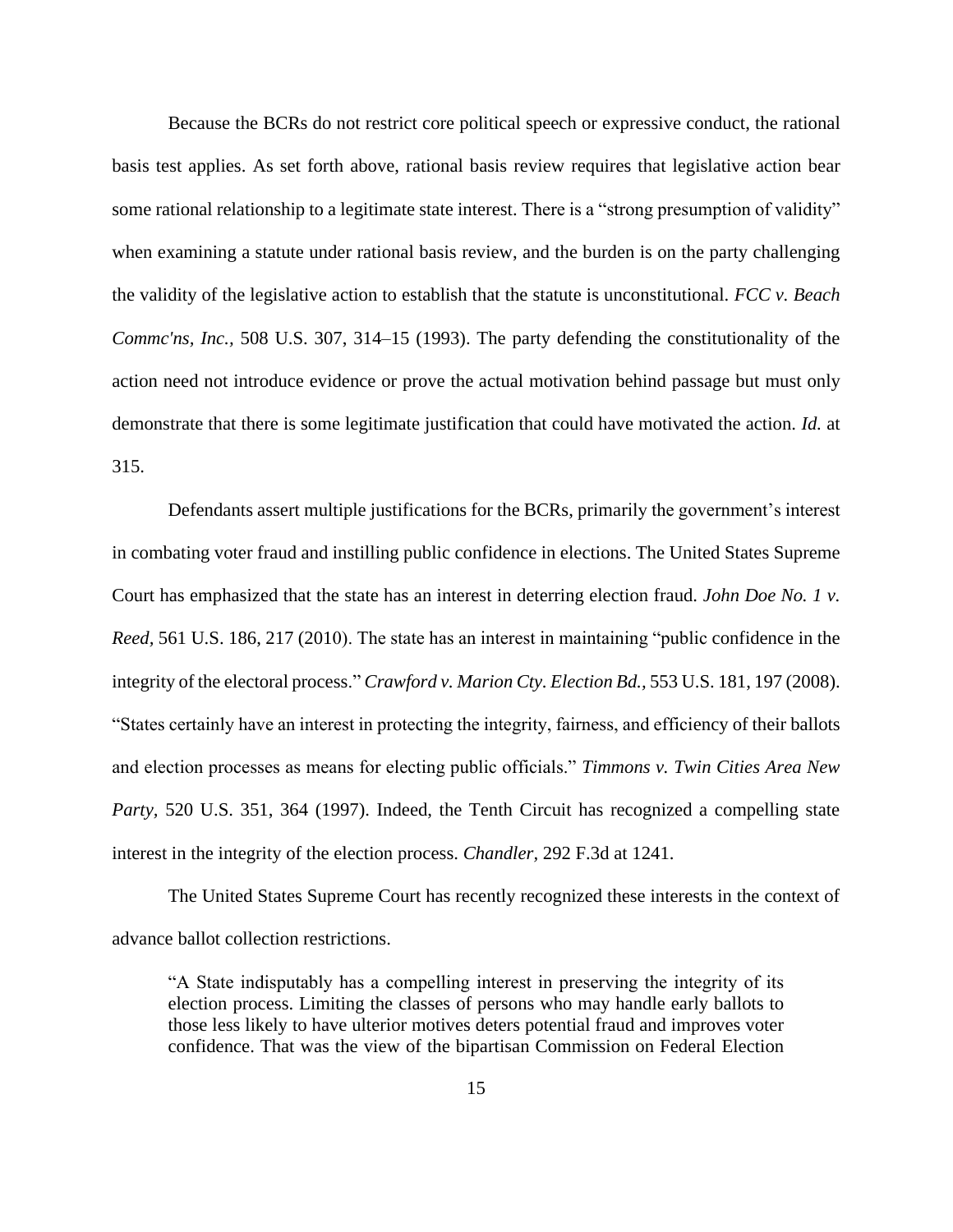Reform chaired by former President Jimmy Carter and former Secretary of State James Baker. The Carter-Baker Commission noted that absentee balloting is vulnerable to abuse in several ways: . . . Citizens who vote at home, at nursing homes, at the workplace, or in church are more susceptible to pressure, overt and subtle, or to intimidation.

The Commission warned that vote buying schemes are far more difficult to detect when citizens vote by mail, and it recommended that States therefore should reduce the risks of fraud and abuse in absentee voting by prohibiting third-party organizations, candidates, and political party activists from handling absentee ballots. The Commission ultimately recommended that States limit the classes of persons who may handle absentee ballots to the voter, an acknowledged family member, the U.S. Postal Service or other legitimate shipper, or election officials . . . .

The Court of Appeals thought that the State's justifications for HB 2023 were tenuous in large part because there was no evidence that fraud in connection with early ballots had occurred in Arizona. But prevention of fraud is not the only legitimate interest served by restrictions on ballot collection. As the Carter-Baker Commission recognized, third-party ballot collection can lead to pressure and intimidation. And it should go without saying that a State may take action to prevent election fraud without waiting for it to occur and be detected within its own borders. Section 2's command that the political processes remain equally open surely does not demand that a State's political system sustain some level of damage before the legislature [can] take corrective action. Fraud is a real risk that accompanies mailin voting even if Arizona had the good fortune to avoid it. Election fraud has had serious consequences in other States. . . . The Arizona Legislature was not obligated to wait for something similar to happen closer to home." *Brnovich v. Democratic Nat'l Comm.,* 141 S. Ct. 2321, 2347–48 (2021) (internal quotation marks and citations omitted).

Plaintiffs assert that there is no evidence of voter fraud or insecurity in Kansas' election

processes and thus no need to enact prophylactic measures. But as articulated in *Brnovich,* the

government need not demonstrate that fraud exists to justify taking measures to prevent it. The

BCRs pass constitutional muster under the rational basis test.

Even if the BCRs incidentally implicated speech or conduct protected by the Kansas Constitution, they would be subject only to the *Anderson-Burdick* flexible balancing test. This test weighs the character and nature of the burden on protected speech or conduct versus the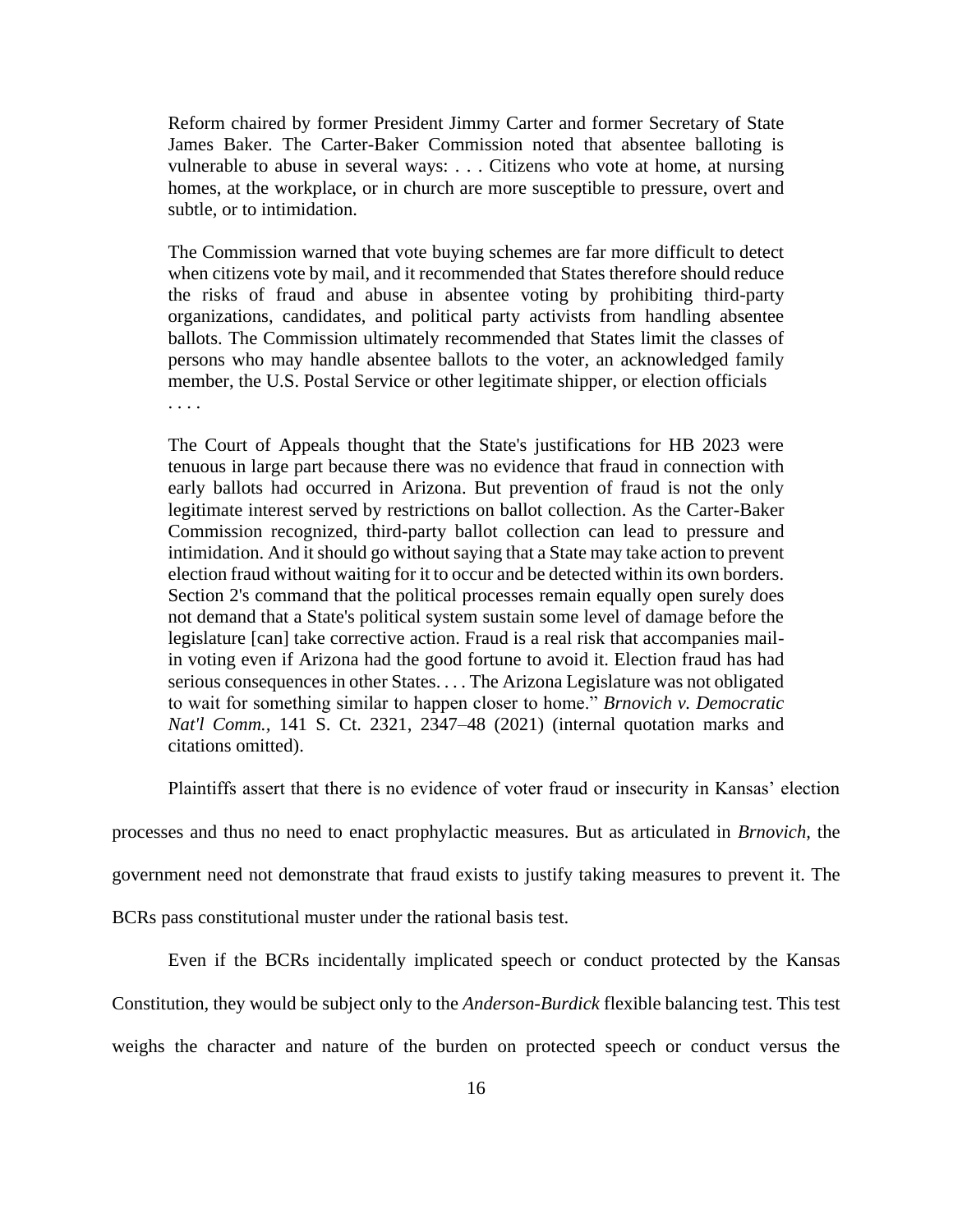government's important regulatory interests, and whether these interests are enough to justify reasonable, non-discriminatory restrictions. The BCRs allow a person to deliver the advance ballots of others, but only with the submission of a written statement and a cap on how many advance ballots may be delivered in each election. To the extent Plaintiffs argue that there is a need in certain communities for help in collecting and delivering ballots, the need may still be met. And as Defendants point out, the United States Supreme Court in *Brnovich* recently upheld a more restrictive state law that prohibits third party ballot collection except by a postal worker, election official, or family or household member. 141 S.Ct. at 2325. Finally, the government's regulatory interests are important and justify the BCRs, which are reasonable, non-discriminatory restrictions. Even if the *Anderson-Burdick* test applies, it is easily met.

The ballot collection restrictions in HB 2183, Section 2, now K.S.A. 25-2437, do not violate the right to freedom of speech and association embodied in Sections 3 and 11 of the Kansas Constitution Bill of Rights, or the right to vote in Article 5, Section 1 of the Kansas Constitution, and Sections 1 and 2 of the Kansas Constitution Bill of Rights. For the reasons set forth above, the Court grants Defendants' motion to dismiss Plaintiffs' challenge to the BCRs.

#### **B. SIGNATURE VERIFICATION REQUIREMENT.**

Plaintiffs challenge the signature verification requirement in HB 2183, Section 5(h), now K.S.A. 25-1124(h). It says, "no county election officer shall accept an advance voting ballot transmitted by mail unless the county election officer verifies that the signature of the person on the advance voting ballot envelope matches the signature on file in the county voter registration records." There is an exception where a voter's disability prevents him or her from signing the ballot or creating a signature consistent with the one on the voter's registration form. The signature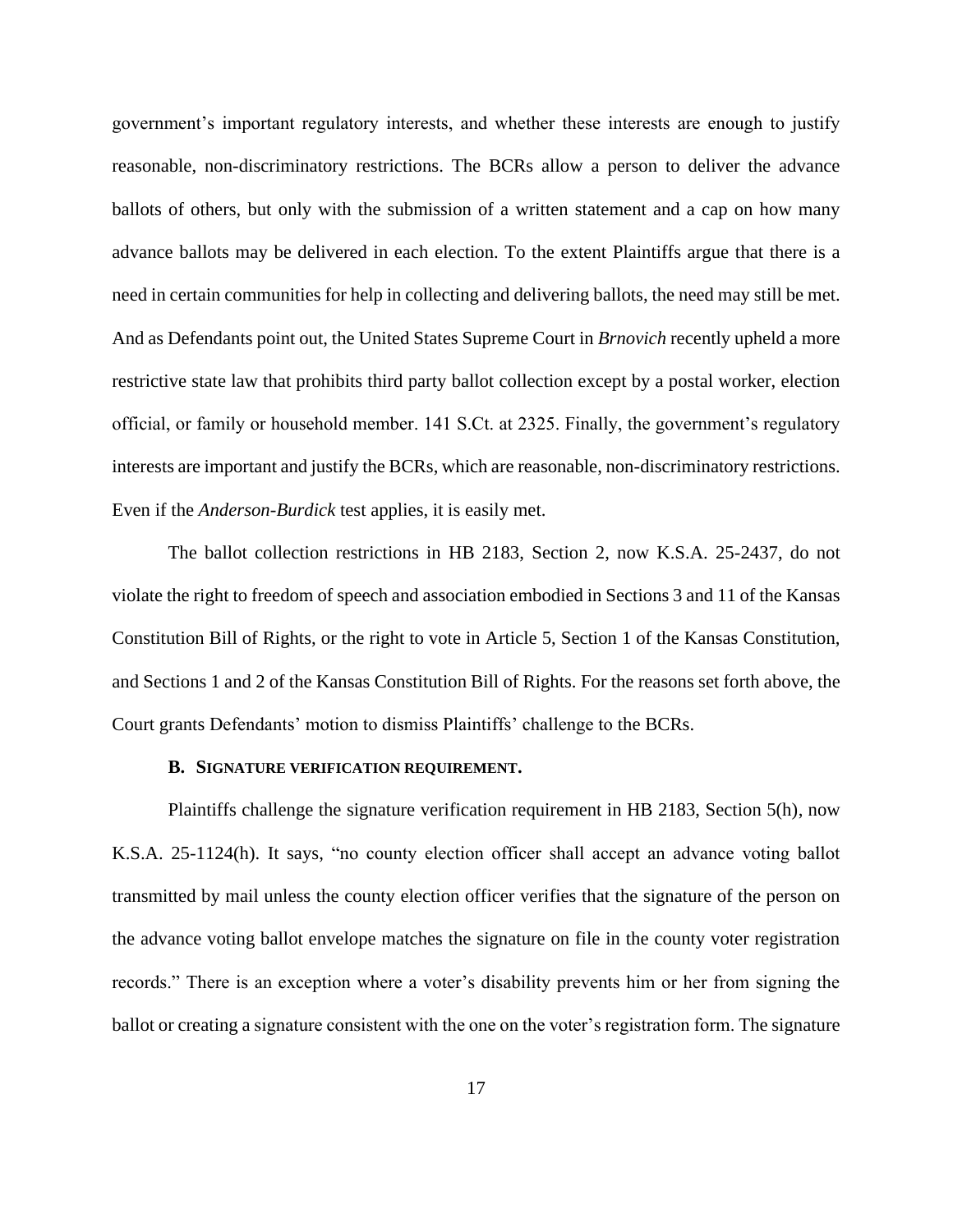may be verified by an electronic device or human inspection. If the signatures do not match, the ballot does not count. But K.S.A. 25-1124(b) requires the county election officer to attempt to contact each person who submits an advance voting ballot where the signature does not match with the signature on file and "allow such voter the opportunity to correct the deficiency before the commencement of the final county canvass."

## 1. RIGHT TO VOTE (COUNT II) AND EQUAL PROTECTION (COUNT III).

Plaintiffs assert that the SVR violates the right to vote and to equal protection found in Article 5, Section 1 of the Kansas Constitution, and Sections 1 and 2 of the Kansas Constitution Bill of Rights. These provisions are quoted above. The Fourteenth Amendment to the United States Constitution provides that no state shall "deprive any person of life, liberty, or property, without due process of law; nor deny to any person within its jurisdiction the equal protection of the law." Kansas courts have interpreted Sections 1 and 2 of the Kansas Constitution Bill of Rights to be counterparts to the Equal Protection Clause of the Fourteenth Amendment and have interpreted the state and federal provisions in the same manner. *State ex rel. Tomasic v. City of Kansas City,* 237 Kan. 572, Syl. ¶ 12, 701 P.2d 1314 (1985).

Plaintiffs assert that the SVR is unreliable, non-uniform, and lacks standards for evaluating the authenticity of a signature match. Plaintiffs argue that for these reasons, the SVR imposes such a severe burden on advance ballot voters that it amounts to robbing them of their right to vote. Plaintiffs briefly assert that a strict scrutiny test applies to the SVR, but it does not. The strict scrutiny test applies to laws that restrict core political speech. Plaintiffs do not explain how a signature match requirement implicates political speech. On this issue, the Court will apply the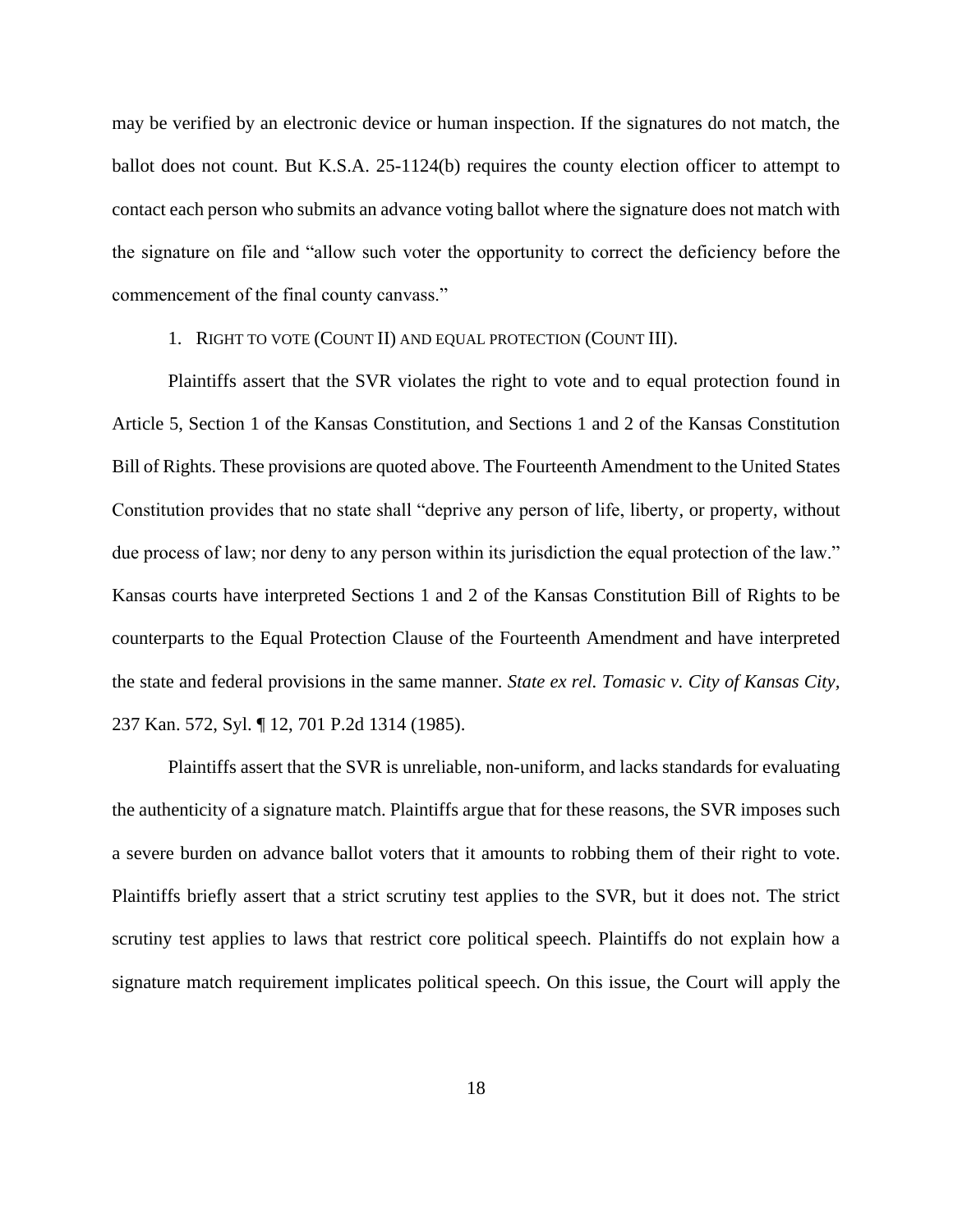*Anderson-Burdick* test. This requires weighing the character and magnitude of the burden on constitutional rights against the government interests justifying the burden.

Plaintiffs cite *Democratic Executive Committee v. Lee*, 915 F.3d 1312, 1321 (11<sup>th</sup> Cir. 2019), where the court applied the *Anderson-Burdick* test and found Florida's SVR imposed "at least a serious burden" on the right to vote. But part of the burden calculus in that case was that there was no meaningful right to cure the signature discrepancy built into the legislation. *Id.* The court acknowledged the government's interests in "preventing fraud; promoting the orderly, efficient, and timely administration of the election; and ensuring fairness and public confidence in the legitimacy of the election," but considered the "legitimacy and strength" of these interests to be diminished by the voter's lack of an opportunity to cure, which was effectively absent from the Florida scheme. *Id.* at 1321-22.

The Kansas SVR requires a signature match between advance mail ballots and voter registration records. But importantly, county election officials must notify an advance ballot voter of a missing signature or signature mismatch and provide an opportunity to cure before the commencement of the final county canvass. The final county cavass occurs on the Monday next following a Tuesday election but can be moved by a county election officer to any business day not later than 13 days following an election. See K.S.A. 25-3104. Further, disabled persons are exempt from the signature match requirement if the disability prevents them from creating a signature consistent with the one on the voter's registration form. Ill or disabled persons who cannot sign the ballot may receive help from a third party in casting the ballot. Those who believe they cannot provide a matching signature can vote in person on Election Day or during advance voting.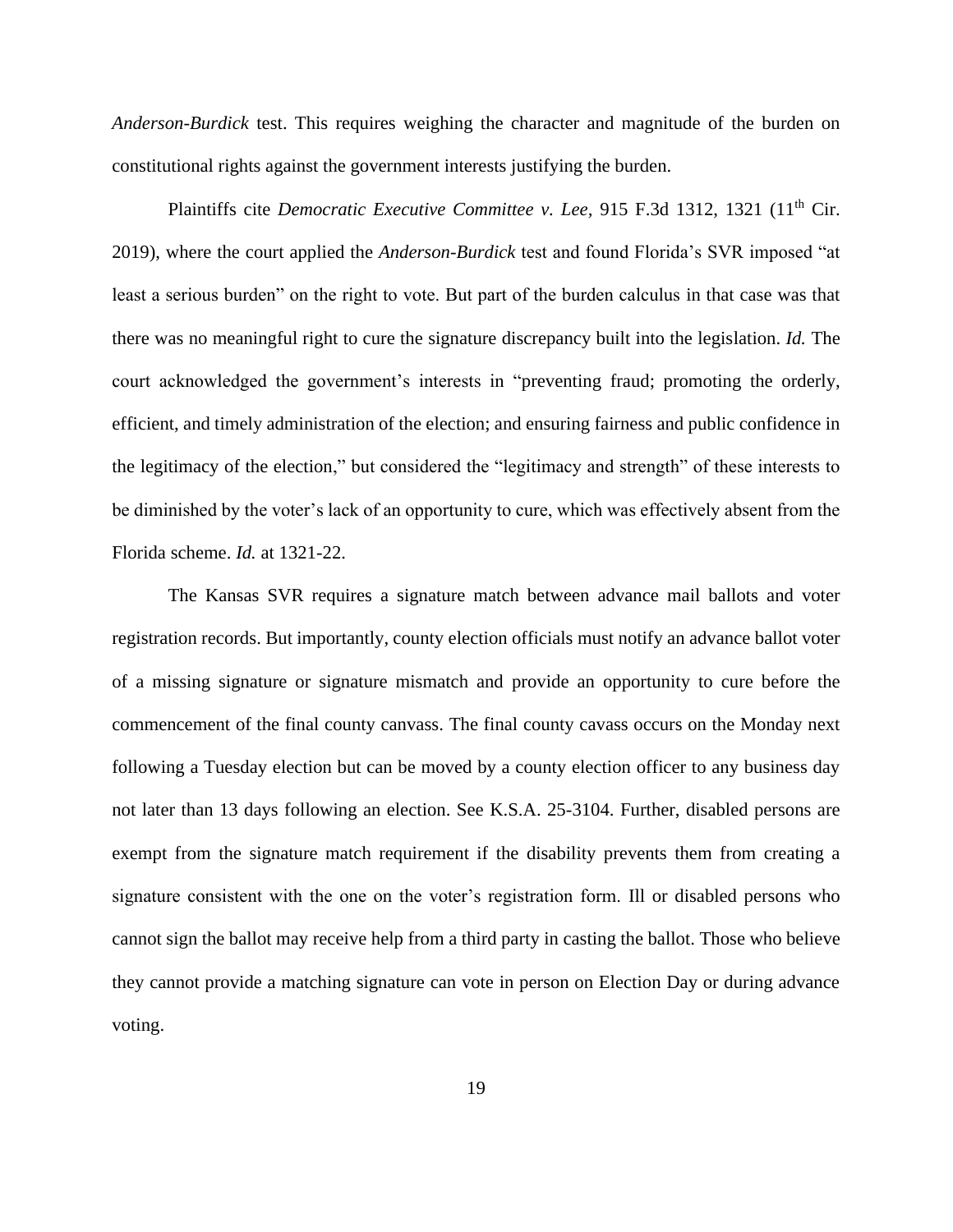"No citizen has a Fourteenth Amendment right to be free from the usual burdens of voting." *Richardson v. Texas Secretary of State,* 978 F.3d 220, 237 (5th Cir. 2020). In *Richardson,* the court concluded that Texas' signature verification requirement – much like the one at issue here and with some of the same mitigating measures – was not a severe burden on the right to vote, but a reasonable and non-discriminatory restriction justified by legitimate government interests in election integrity. *Id.* at 241. Accord *League of Women Voters of Ohio v. LaRose,* 489 F.Supp.3d 719, 737 (Ohio's SVR imposed a moderate burden on the right to vote, but was outweighed by the government's interest in combatting fraud and the appearance of fraud); *Lemons v. Bradbury,* 538 F.3d 1098 (9<sup>th</sup> Cir. 2008) (procedures for verifying referendum petition signatures did not violate plaintiffs' equal protection or due process rights; where there was no requirement to notify a voter of a non-match and no opportunity to dispute the finding, court held that any burden on the right to vote was minimal and outweighed by the state's interests in "detecting fraud and in the orderly administration of elections," interests which are "weighty and undeniable").

Plaintiffs' only remaining argument against dismissal is that the nature of the burden on the right to vote or equal protection concerns is a fact question that cannot be decided on a motion to dismiss. But Plaintiffs' claim is essentially a facial challenge to the SVR – in other words, there are no "facts" necessary, other than the provisions of the statute themselves to be weighed against the government's recognized compelling interest in preserving the integrity of its election process, preventing voter fraud and improving voter confidence in election results.

The Court concludes that the provisions of the SVR are reasonable, non-discriminatory restrictions which are outweighed by the state's compelling state interest in the integrity of its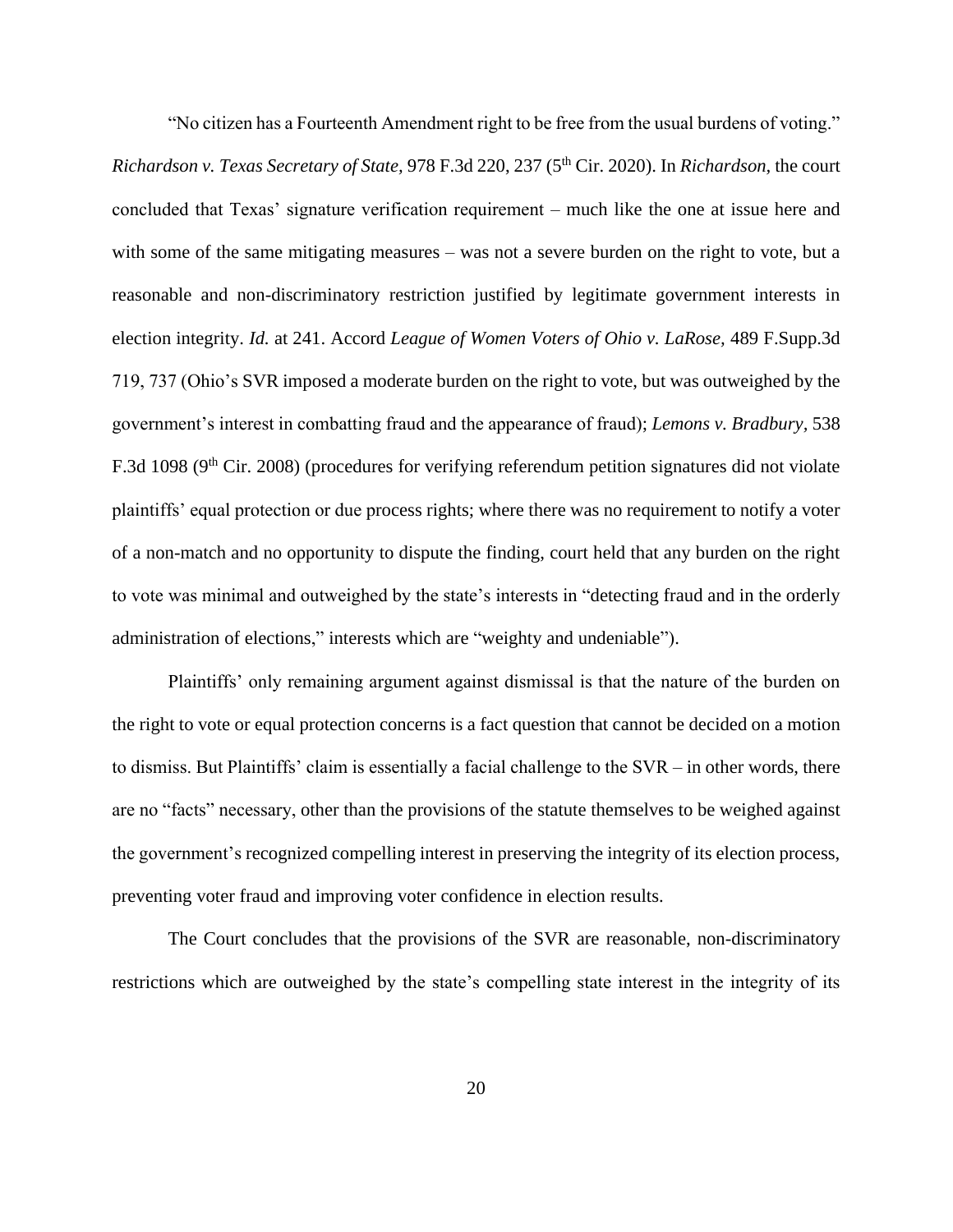elections. The Court grants Defendants' motion to dismiss the right to vote and equal protection claims regarding the SVR.

2. RIGHT TO DUE PROCESS (COUNT VI).

Plaintiffs also assert that the SVR violates the right to procedural due process found in Section 18 of the Kansas Constitution Bill of Rights because it allows for rejection of an advance mail ballot without adequate procedural protections. Section 18 says: "All persons, for injuries suffered in person, reputation or property, shall have remedy by due course of law, and justice administered without delay." Remedy by due course of law refers to procedural due process. *In re Marriage of Soden,* 251 Kan. 225, 233, 834 P.2d 358 (1992). Historically, Kansas courts equate the due process protections of Section 18 with those guaranteed by the Fourteenth Amendment. *State v. Boysaw,* 309 Kan. 526, 537-38, 439 P.3d 909 (2019).

"The basic elements of procedural due process are notice and an opportunity to be heard at a meaningful time and in a meaningful manner. In reviewing a procedural due process claim, the court first must determine whether a protected liberty or property interest is involved. If so, the court then must determine the nature and extent of the process which is due." *State v. N.R.,* 314 Kan. 98, 113, 495 P.3d 16 (2021).

There is no federal constitutional right to vote by mail. *McDonald,* 394 U.S. at 807-08. Kansas law provides an option to vote by mail. Plaintiffs cite a smattering of federal district court cases from other jurisdictions for the proposition that once a state provides the option to vote by mail, that option gives rise to a liberty interest entitled to procedural due process protections. Those cases are not persuasive.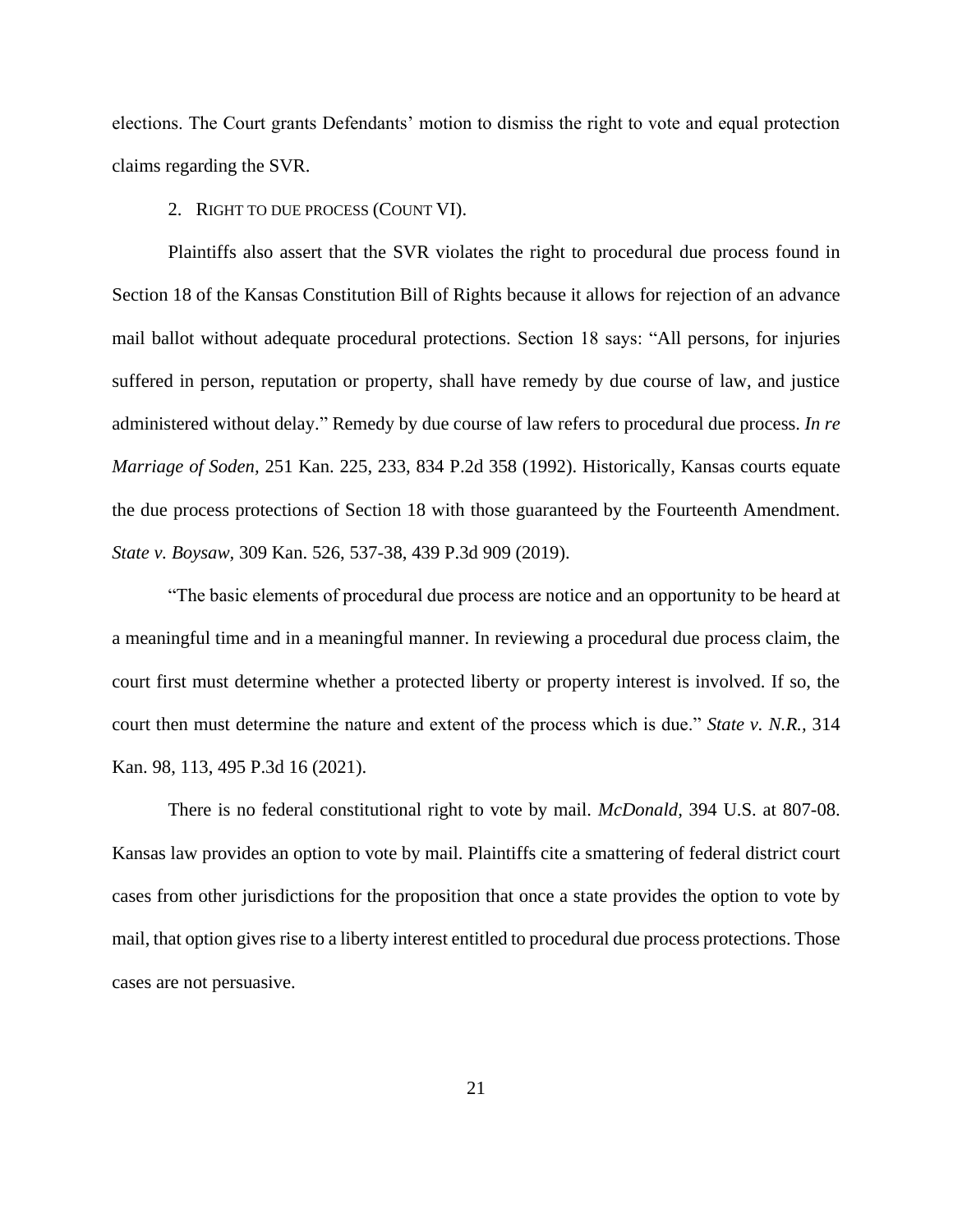More compelling is Defendants' argument that the right to vote by mail does not implicate a protected liberty or property interest under the federal and state constitutions. See, e.g., *Richardson,* 978 F.3d at 231 (the United States Supreme Court has not extended the label of "liberty interest" to the right to vote in general, let alone to the right to vote by mail); *Org. for Black Struggle v. Ashcroft,* 2021 WL 1318011, at \*6 (W.D. Mo. 2021), citing *Org. for Black Struggle v. Ashcroft,* 978 F.3d 603, 607-08 (8<sup>th</sup> Cir. 2020) ("the right to vote by mail is not a liberty interest to which procedural due process protections apply"); *New Georgia Project v. Raffensperger,* 976 F.3d 1278, 1282 (11<sup>th</sup> Cir. 2020) (in case involving absentee ballot submission deadlines, the "generalized due process argument . . . would stretch concepts of due process to their breaking point"); *Memphis A. Phillip Randolph Inst. v. Hargett,* 482 F. Supp. 3d 673, 691 (M.D. Tenn.), *aff'd on other grounds Memphis A. Philip Randolph Inst. v. Hargett,* 978 F.3d 378 (6th Cir. 2020) (right to vote is not a liberty interest for purposes of procedural due process); *League of Women Voters of Ohio v. Brunner,* 548 F.3d 463, 479 (6<sup>th</sup> Cir. 2008) (right to vote does not trigger procedural due process because voting is not a liberty interest protected by the due process clause).

The state-created option to vote by mail does not give rise to a protected liberty interest under Section 18 of the Kansas Constitution Bill of Rights. Without such an interest, there is no entitlement to procedural protections and thus no need to analyze whether the protections provided are adequate. Plaintiffs' claim for deprivation of procedural due process rights under the state constitution fails as a matter of law. Defendants' motion to dismiss Plaintiffs' challenge to the SVR on this basis is granted.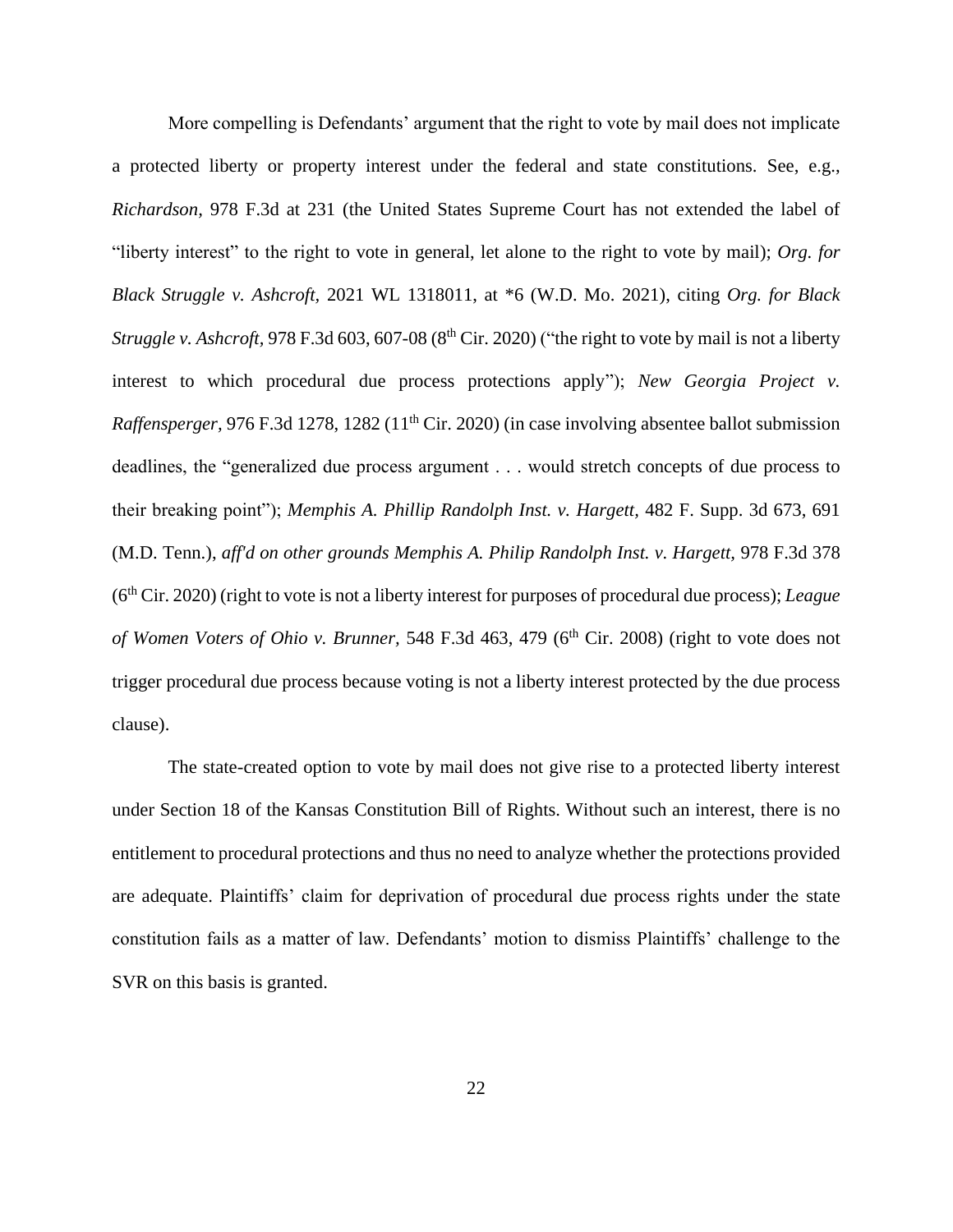## **OTHER MOTIONS.**

The parties filed procedural motions related to the briefing of Defendants' motion to dismiss. Further, Plaintiffs very recently moved for a second partial temporary injunction.

A. PLAINTIFFS' MOTION TO STRIKE PORTIONS OF DEFENDANTS' REPLY IN SUPPORT OF THE MOTION TO DISMISS.

On October 14, 2021, Plaintiffs moved to strike a few sentences of Defendants' reply brief devoted to the observation that Plaintiffs raised only a facial challenge to portions of HB 2183. Plaintiffs asserted that this was a new argument not raised in the opening brief in support of the motion to dismiss, thus it was waived and could not be raised in the reply. Plaintiffs then explained why Defendants' underlying observation was wrong.

Defendants responded that the discussion of a facial challenge was referenced in the motion to dismiss, acknowledged in Plaintiffs' response to the motion to dismiss, and properly raised in Defendants' reply to counter Plaintiffs' assertions in their response. The Court agrees and denies the motion to strike portions of Defendant's reply in support of the motion to dismiss.

Defendants in a similar vein accuse Plaintiffs of using the motion to strike as a vehicle for an unauthorized sur-reply. Defendants urge the Court to disregard at least one portion of Plaintiffs' motion to strike. The Court has read both the Defendants' reply and Plaintiffs' motion to strike portions of the reply and will accept these documents for what they are worth to the analysis.

B. DEFENDANTS' MOTION TO STRIKE PLAINTIFFS' NOTICE OF SUPPLEMENTAL AUTHORITY.

On November 24, 2021, Plaintiffs filed a "notice of supplemental authority and explanation." In essence, Plaintiffs wanted to draw the Court's attention to an opinion in *VoteAmerica v. Schwab*, No. 1:21-cv-02253-KHV-GEB, filed November 19, 2021. There, the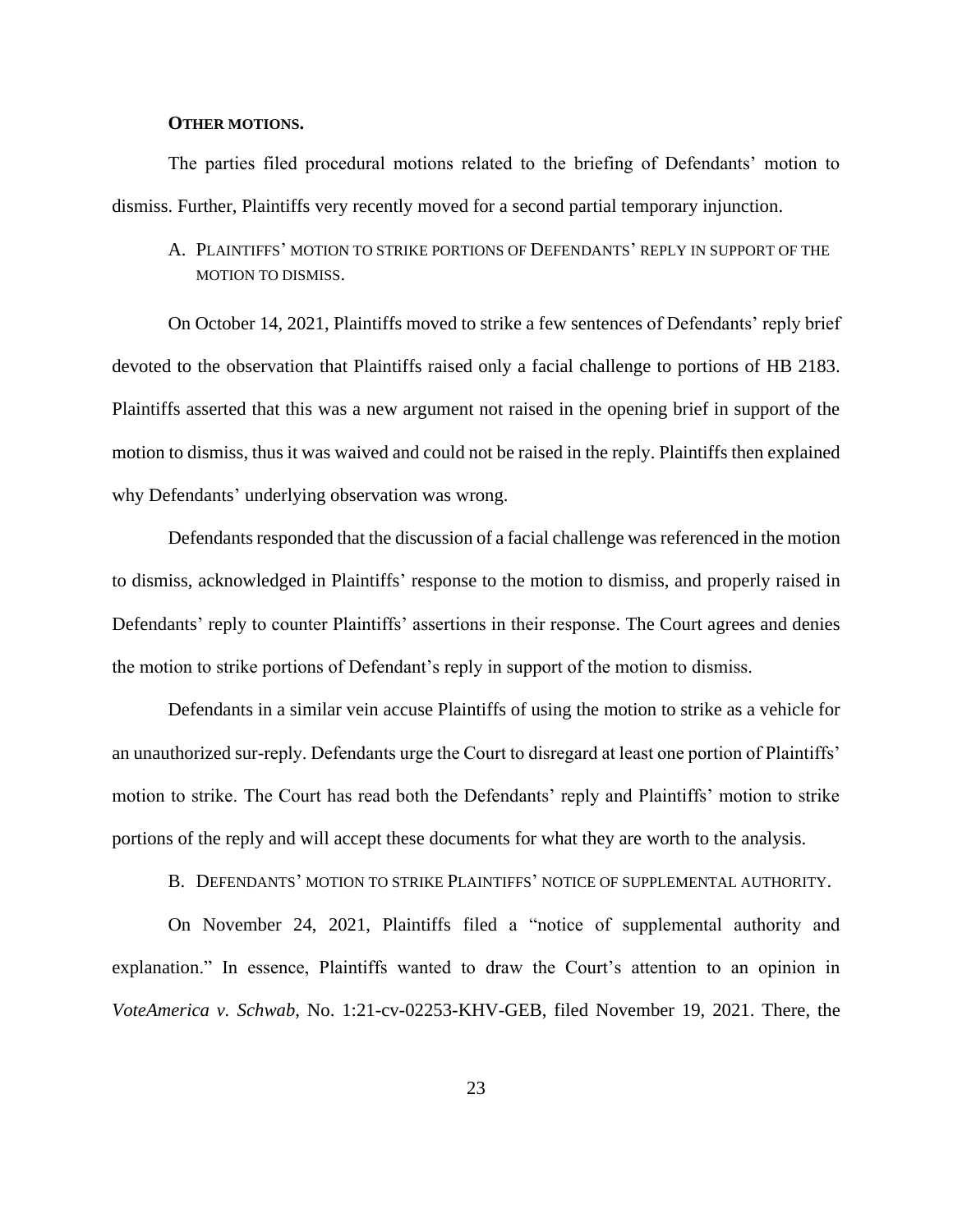Kansas federal district court considered a challenge to HB 2332 regarding mailing advance ballot voting applications. Two of the defendants in the VoteAmerica case are Defendants here. In the November 19, 2021, opinion, the federal court denied a motion to dismiss the HB 2332 claims and granted Plaintiffs' request for a preliminary injunction preventing enforcement of a portion of HB 2332.

On December 1, 2021, Defendants filed a response and motion to strike Plaintiffs' notice of supplemental authority and explanation, and on December 15, 2021, Plaintiffs replied. Rather than spend time analyzing this repartee, the Court will simply take judicial notice of the November 19, 2021, opinion in *VoteAmerica* (later amended by the federal court in an opinion dated December 15, 2021) and draw its own conclusions about any application here, notably since Plaintiffs here have dismissed their challenge to HB 2332. Defendants' motion to strike the notice and explanation is denied.

C. PLAINTIFFS' MOTION FOR PARTIAL TEMPORARY INJUNCTION REGARDING THE SVR.

On April 7, 2022, Plaintiffs filed a motion for partial temporary injunction regarding the signature verification requirement. Given the Court's dismissal of Plaintiffs' challenge to the SVR for failure to state a claim, the Plaintiffs' motion for partial temporary injunction is moot and will not be considered.

24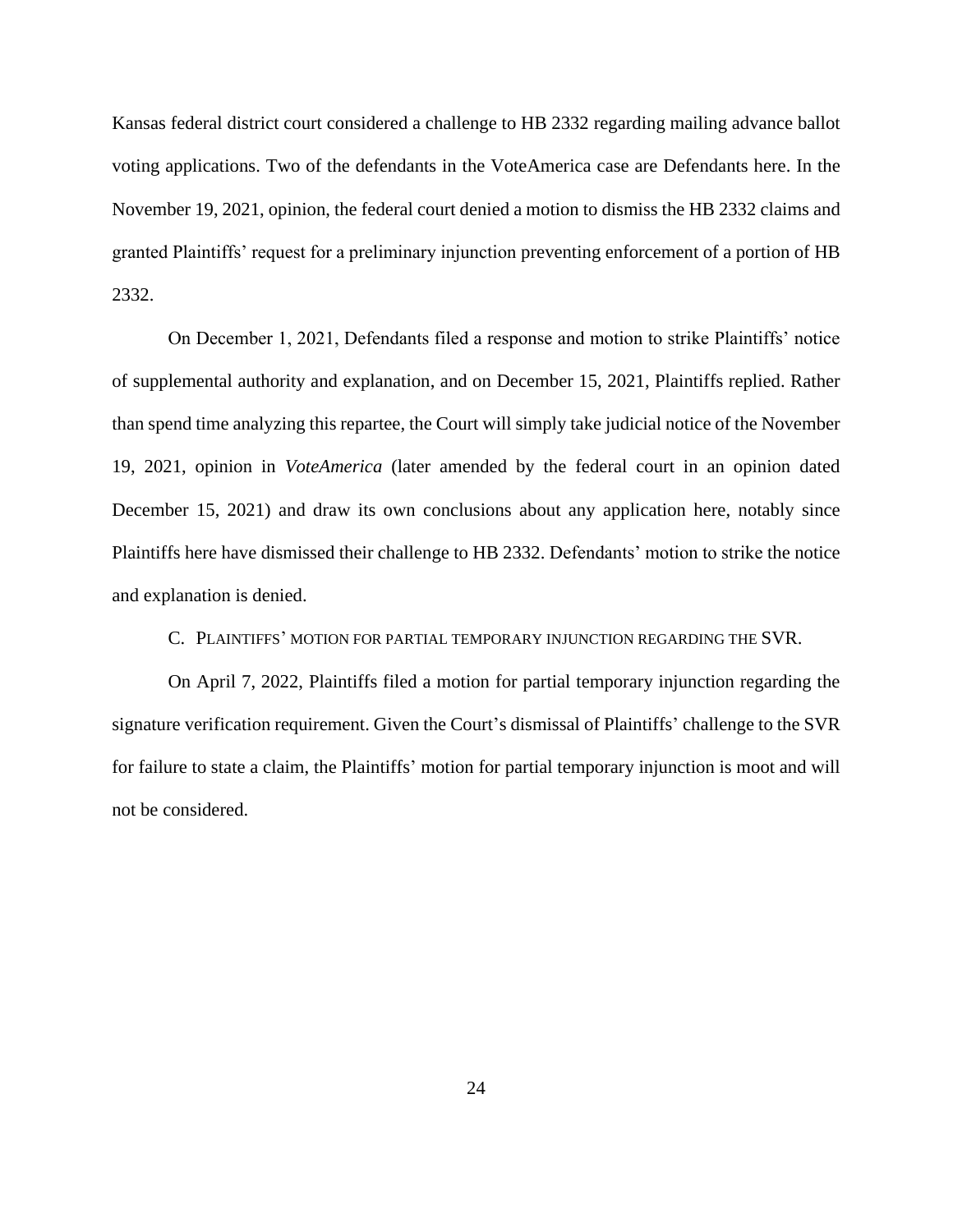# **CONCLUSION**

For the reasons set forth above, the Court grants Defendants' motion to dismiss Plaintiffs' claims in the amended petition regarding the ballot collection restrictions and the signature verification requirement. No further journal entry is necessary.

This Order is effective on the date and time shown on the electronic file stamp.

IT IS SO ORDERED.

HON. TERESA L. WATSON DISTRICT COURT JUDGE